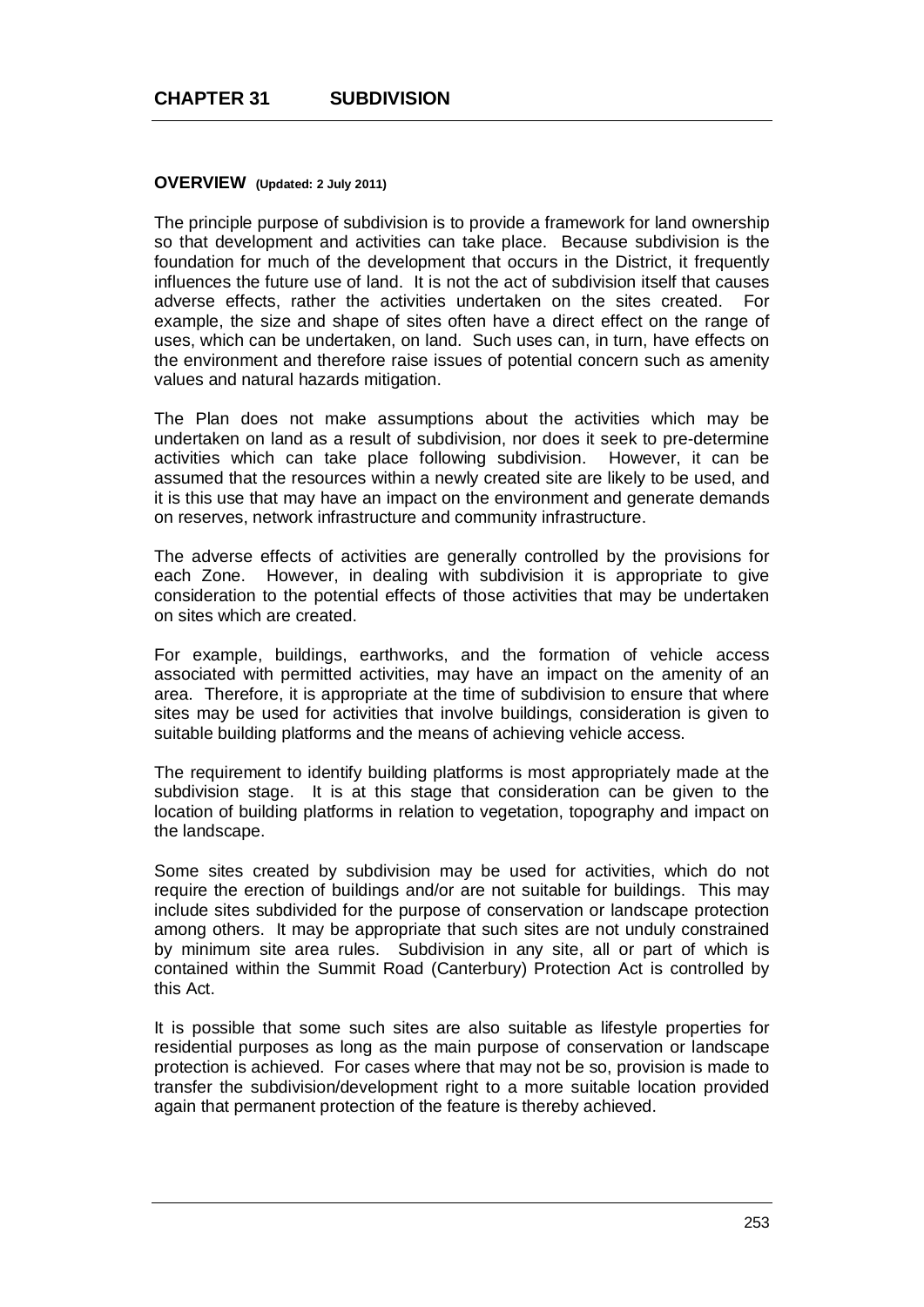Accordingly, the rules are structured to allow a range of site sizes to provide opportunities for the sustainable management of land in the District. It is anticipated that not all sites will have a building constructed on them. Where it is intended to construct a building on a site, the siting of the building should be considered in terms of the objectives and policies for subdivision and the relevant Zone.

The subdivision of land to create sites on undeveloped land inevitably requires consideration of the need for reserves, network infrastructure, community infrastructure, telecommunications and electricity which may vary considerably, even in urban areas. The matter of servicing is often an important aspect of the subdivision process, particularly for new, undeveloped sites and needs careful consideration to ensure all effects and costs are taken into account.

The subdivision of land that is already developed, such as the dividing of a property with two houses on it into two separate sites, may not raise questions of servicing and access. Such subdivision includes the internal subdivision of buildings.

Under the Resource Management Act, all subdivisions to create allotments under 4 ha are required to have esplanade reserves of 20 metres in width created along the edges of any rivers and lakes or the coast which the allotment includes or adjoins, **except** as provided by any rule in a District Plan. For allotments of more than 4 ha, esplanade reserves or esplanade strips of 20 metres in width shall be created, if there is a rule to such effect in the Plan. Although subdivision is the primary method of creating esplanade reserves/strips, they may also be created as a condition of consent for a land use consent. A road which is unformed for much of its length encircles the coastline of the district and a substantial portion of the margins of Wairewa and Te Waihora. Esplanade reserves and strips cannot be required on the subdivision of sites which abut this road. This road provides public access to the sea around almost all of the Banks Peninsula District and is twenty metres in width with the exception of the following areas:

- Akaroa, Beach Road from opposite Rue Benoit through to Rue Brittan; t.
- Lyttelton, from te Awaparahi bay to, and including the navel point reclamation;
- Little Port Cooper;
- Between Akaroa Harbour and the heads.

For this reason the creation of esplanade reserves/strips will be required only for subdivision of land abutting the margins of Wairewa and Te Waihora. Esplanade reserves/strips **may** also be created as a condition of a land use consent. Esplanade reserves/strips **may** also be created adjacent to rivers. In addition, there are rules to provide for variations to the widths of esplanade reserves/strips, or for the complete waiver of the esplanade requirements and for the waiver of requirements to vest the beds of rivers and lakes.

A network of unformed legal roads exists within the District and in some locations this network offers opportunities for appropriate pedestrian access to the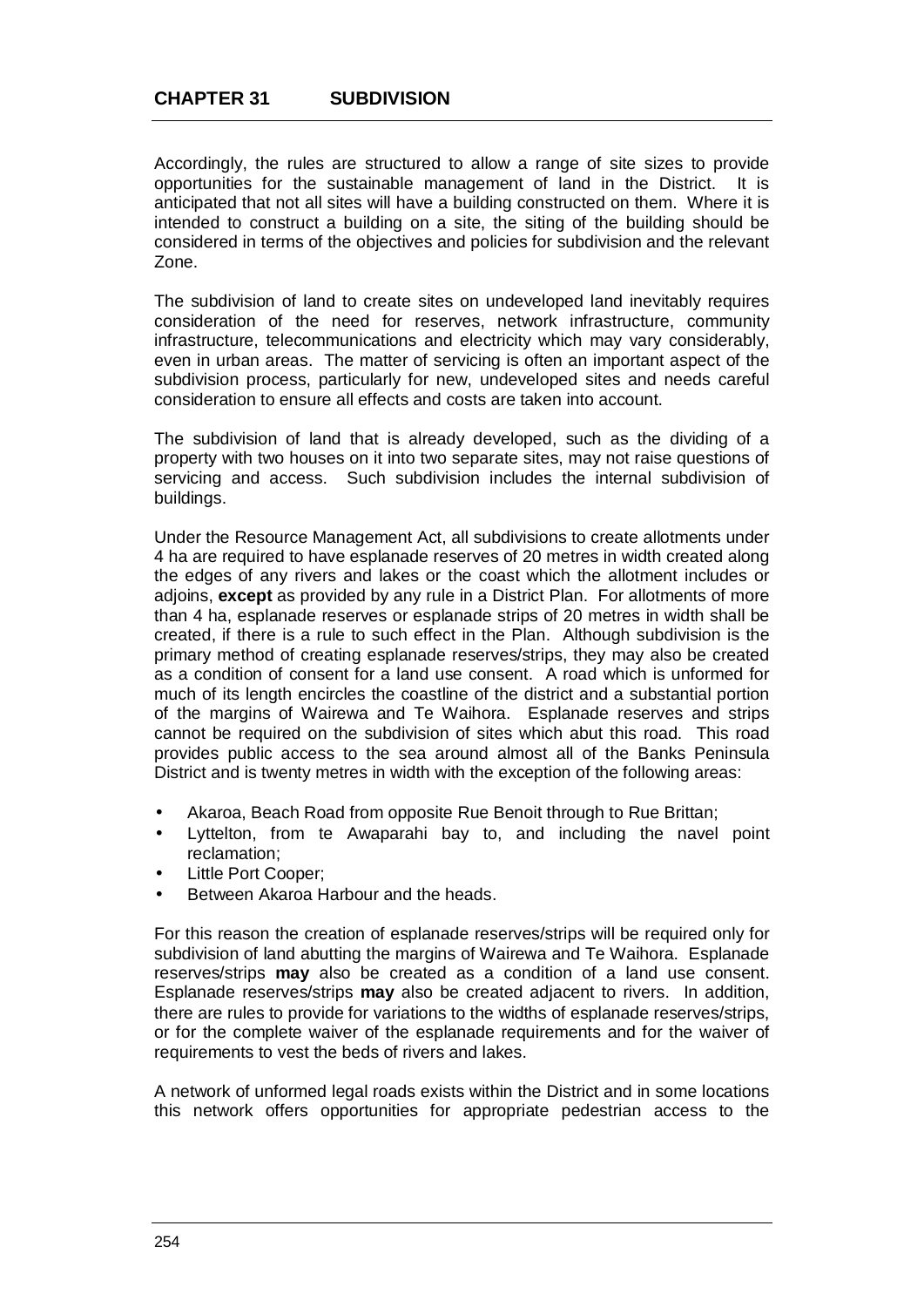coastline and other places having public amenity value. Consultation with landowners is an integral part of this process.

**(Updated November 2010)**

- **Sites created by subdivision may be inappropriate for permitted and controlled activities in particular Zones and thus have the potential to indirectly result in adverse effects on the environment.**
- **OBJECTIVE 1 To ensure that sites which are created by subdivision do not indirectly result in adverse effects on Outstanding Natural and Coastal Natural Character Landscapes and the visual amenity and natural values of the environment.**

## **POLICIES**

- **1A** Every new site created shall be able to accommodate a permitted, controlled or discretionary activity in terms of the rules of the relevant Zone.
- **1B** Sites created to contain existing buildings shall be able to accommodate those buildings in compliance with the rules of the Zone, or without increasing any existing non-compliance.
- **1C** Site layout should assist in achieving the long-term protection of outstanding natural features and landscapes, significant indigenous vegetation and significant habitats.
- **1D** The layout and size of sites should recognise existing landscape patterns, including topographical features such as ridgelines, valleys and watercourses.
- **1E** Where it is intended that sites are to accommodate a building, appropriate building platforms shall be determined at the time of subdivision.
- **1F** Where it is considered that an appropriate building platform is not available on a site, the Council may impose a consent notice which precludes the erection of a building on that site.
- **1G** All building platforms and driveways shall avoid areas of indigenous vegetation worthy of protection.
- **1H** All building platforms and driveways should take into account the topography of sites.
- **1I** Sites created in the Residential Conservation Zone should reflect the historic pattern of adjacent sites.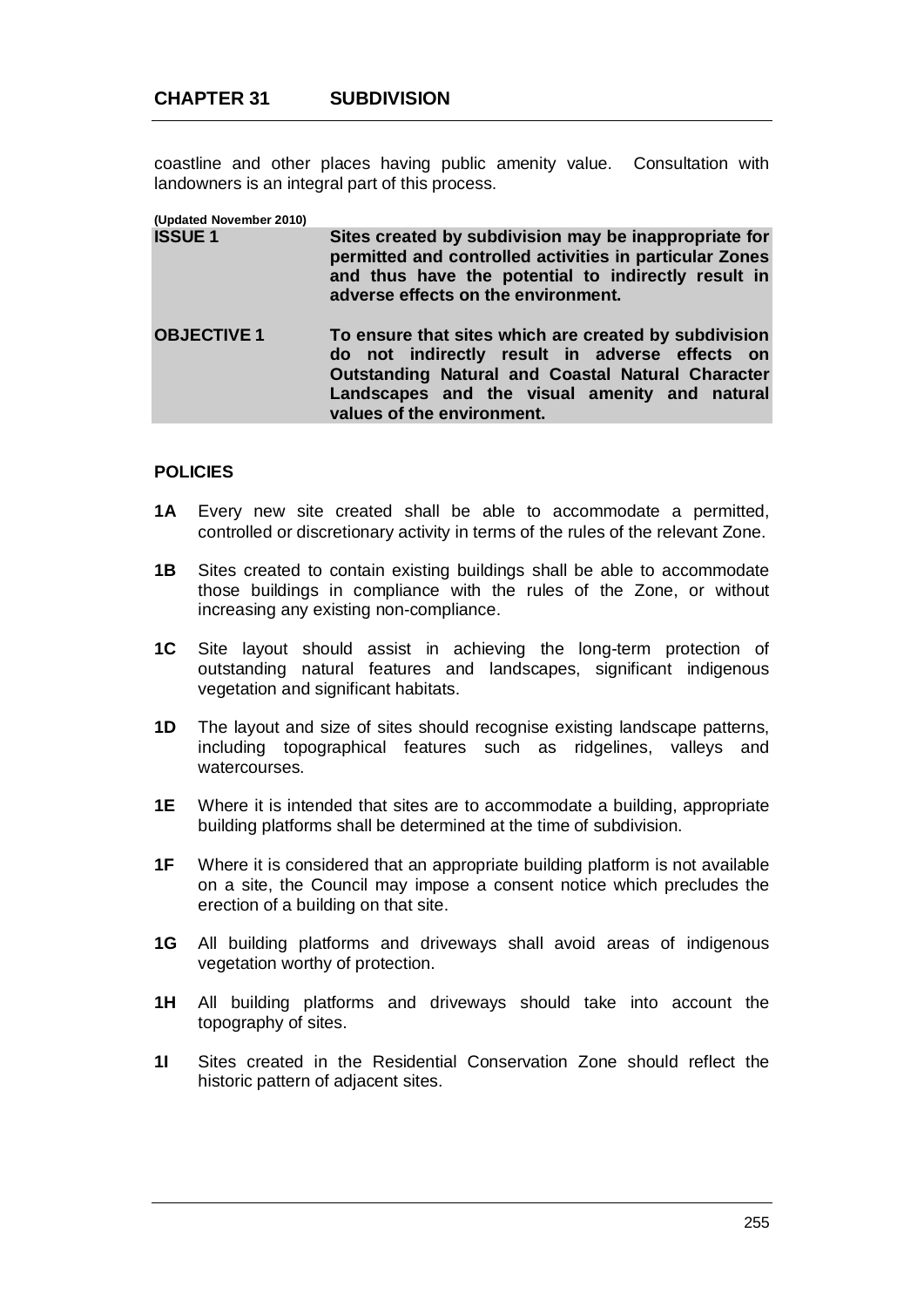## **EXPLANATION AND REASONS**

Although the act of subdivision does not create any direct adverse effects on the environment, the size and layout of sites and the location of boundaries and accessways can have an indirect effect because of the way in which future activities undertaken on land may be influenced by subdivision. Similarly, the size and layout of sites and the location of boundaries may result in adverse effects because of the way in which they relate to significant environmental features and landscape patterns.

To ensure that the act of subdivision does not lead to adverse effects on the environment, the size and layout of sites should take into account the natural and environmental features of the land, including vegetation and topography. The size and layout of sites should also take into account where buildings and driveways can be located without resulting in adverse effects and the historic pattern of sites and buildings in the Residential Conservation Zone.

In areas located within Outstanding Natural and Coastal Natural Character Landscapes, the subdivision rules have been designed to ensure that the natural character, openness and landscape values of these areas is maintained. The creation of a title carries an expectation that some form of land use activity or development can be undertaken on the land and the requirement for a consent notice is considered appropriate having regard to the non-complying status of buildings outside Existing Building Clusters in these landscapes.

| <b>ISSUE 2</b>     | Inappropriate subdivision and development may lead<br>to soil erosion and slope instability.             |
|--------------------|----------------------------------------------------------------------------------------------------------|
| <b>OBJECTIVE 2</b> | To ensure that natural hazards, soil erosion and slope<br>instability are not exacerbated by activities. |

## **POLICIES**

- **2A** Any site created shall not increase risks from natural hazards, soil erosion and slope instability unless such adverse effects can be avoided, remedied or mitigated.
- **2B** All earthworks necessary for the creation of vehicle accessways should cause minimum disturbance to the landform of the site and adjoining sites.

### **EXPLANATION AND REASONS**

Because subdivision can influence the impact activities have on the environment, it follows that subdivision on land affected by soil erosion, slope instability and natural hazards has the potential to exacerbate such problems.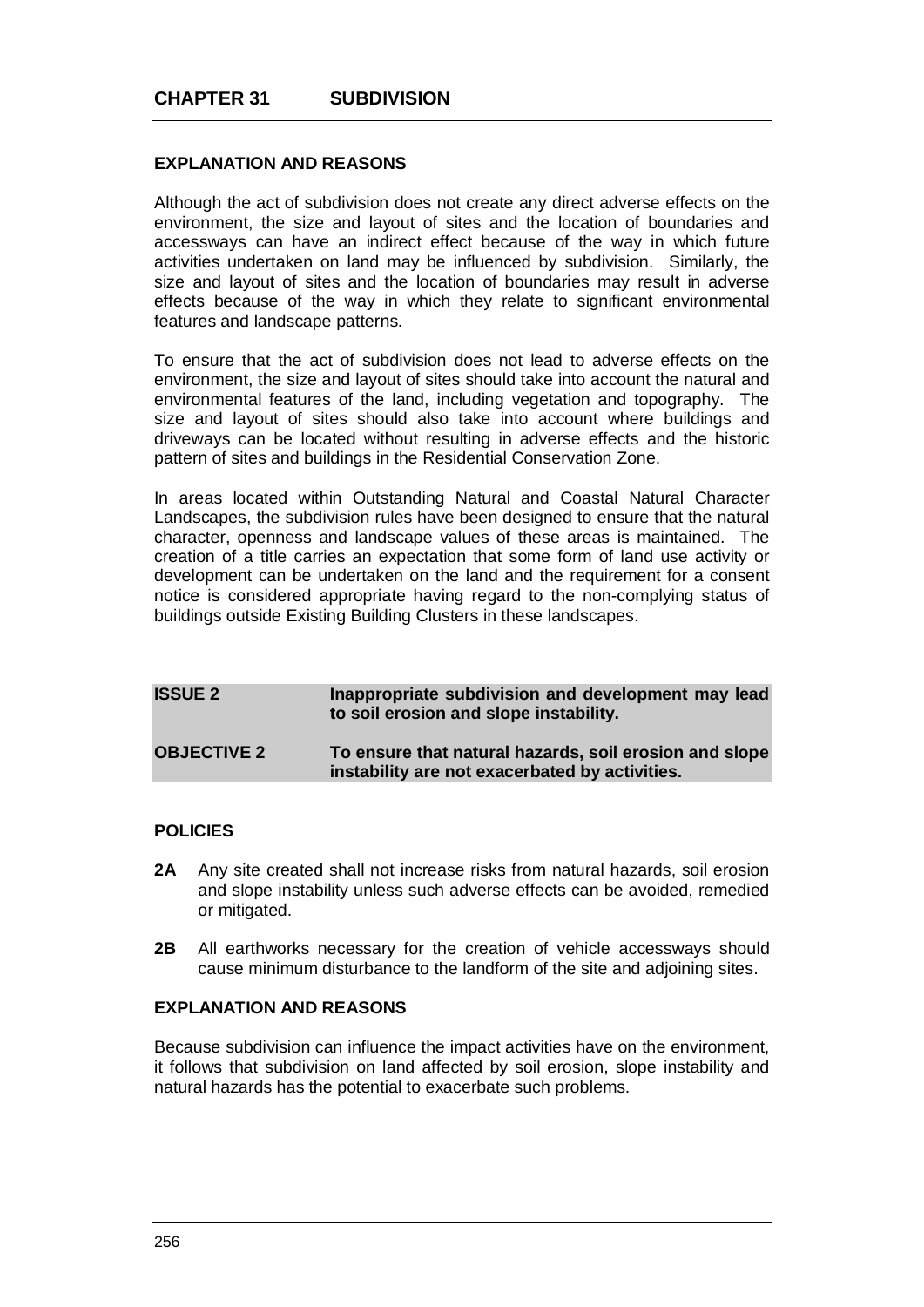Also, because the size and layout of sites can influence future activities on land, such as the creation of driveways and building platforms, the size and layout of sites should take into account the extent to which such activities may affect areas susceptible to soil erosion, slope instability and natural hazards.

| <b>ISSUE 3</b>     | Conservation Reserves, or Heritage Items which are<br>appropriate for the creation of a reserve may be<br>compromised by inappropriate subdivision. |
|--------------------|-----------------------------------------------------------------------------------------------------------------------------------------------------|
| <b>OBJECTIVE 3</b> | To enable sites to be created for reserves or to<br>contain Conservation Reserves, or Heritage Items.                                               |

## **POLICY**

**3A** The subdivision of land to contain any Conservation Reserves, Heritage Item or land for the purpose of reserves shall be a controlled activity.

## **EXPLANATION AND REASONS**

Inappropriate subdivision can compromise Conservation Reserves, Heritage Items or land which is appropriate for the creation of a reserve by isolating them from other similar areas or exposing them to potential adverse effects from future activities which could take place on new sites. The Plan enables land containing Conservation Reserves or Heritage Items to be created as a reserve.

| <b>ISSUE 4</b>     | Subdivision may generate unsustainable demand on<br>infrastructure and services provided by the Council,<br>such as roads, water, and sewage facilities. |  |  |  |
|--------------------|----------------------------------------------------------------------------------------------------------------------------------------------------------|--|--|--|
| <b>OBJECTIVE 4</b> | To ensure that adequate provision is made for<br>services, infrastructure and access to sites which are<br>created.                                      |  |  |  |

## **POLICIES**

- **4A** To ensure, upon subdivision that anticipated development is provided with a means of disposing of sewage in a manner which is consistent with maintaining public health; and avoids, remedies or mitigates adverse effects on the environment.
- **4B** To require that the adverse effects of stormwater disposal on coastal and freshwater ecosystems are avoided, remedied or mitigated.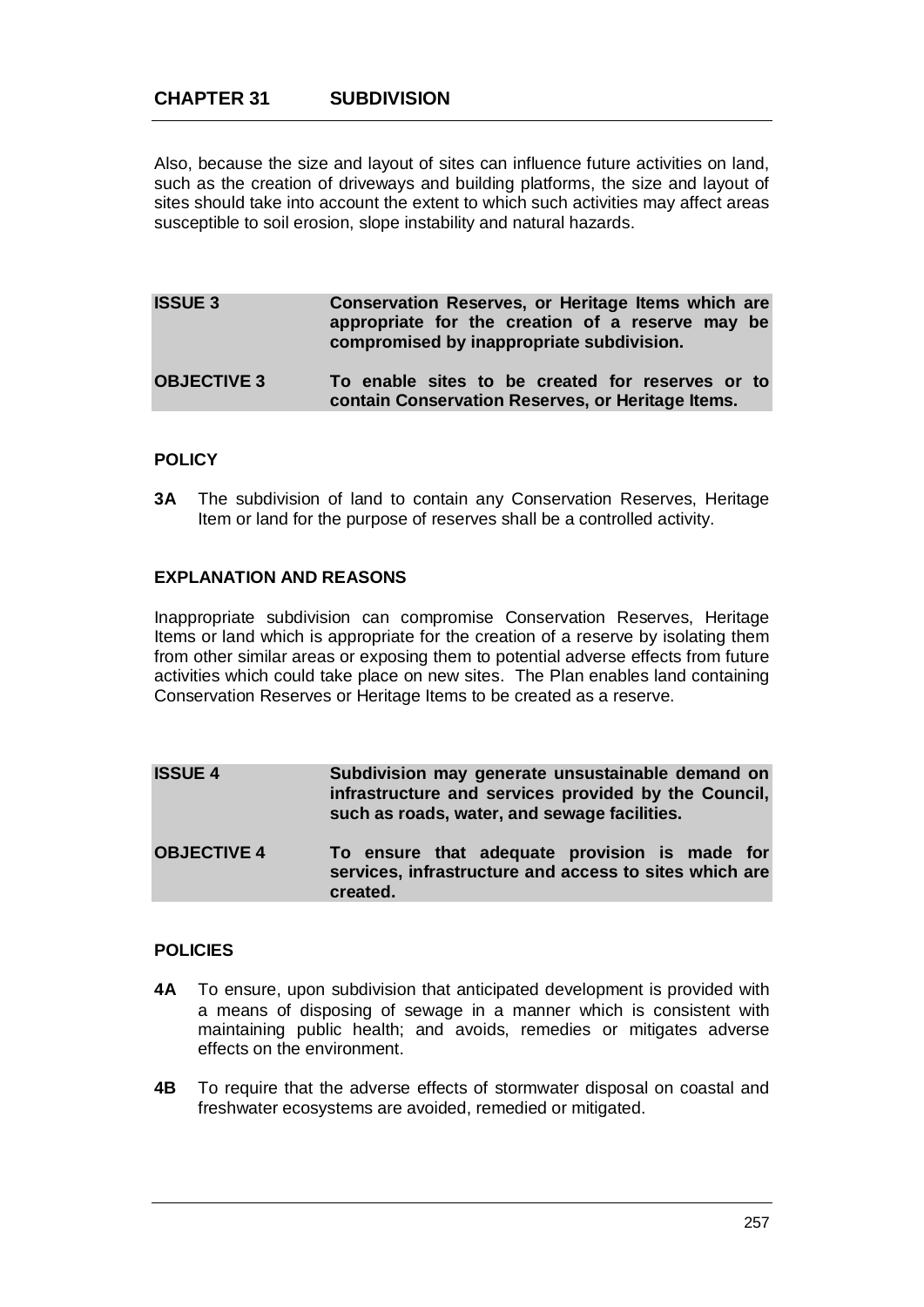- **4C** Adequate provision should be made for vehicle access to a formed road from each site. In the case of land being subdivided with frontage to a state highway, all access should be from an alternative road where such access is available.
- **4D** Adequate provision should be made to allow for the supply of energy and telecommunication services.
- **4E** Access via existing public walkways should be maintained and enhanced where appropriate.

# **EXPLANATION AND REASONS**

Subdivision to create sites on undeveloped land inevitably requires consideration of the demand likely to be created for services such as road access, sewage disposal, water supply, electricity and other infrastructure. These requirements may vary considerably, even in urban areas. The matter of servicing is therefore an important aspect of the subdivision process, particularly for new, undeveloped sites and needs careful consideration to ensure all effects and costs are taken into account. Vehicle access is required to be to a road other than a state highway where alternative access to a legal road is available, in order to protect the through-road function and safety of the state highway.

**ISSUE 5 There is some land in the District which is already closely subdivided and which is inappropriate for certain activities because it is susceptible to erosion and soil instability, is inaccessible or is within Conservation Reserves or contains Heritage Items. OBJECTIVE 5 To encourage consolidation of titles of small sites which are located in areas which are susceptible to erosion and soil instability, are inaccessible or are identified as a Conservation Reserve or Heritage Item.**

# **POLICY**

**5A** The Council will take into account the positive effects of the consolidation of titles of small sites on land which is susceptible to erosion and soil instability, is inaccessible or is identified as a Heritage Item when considering applications to subdivide land in the Rural Zone to less than 20 ha.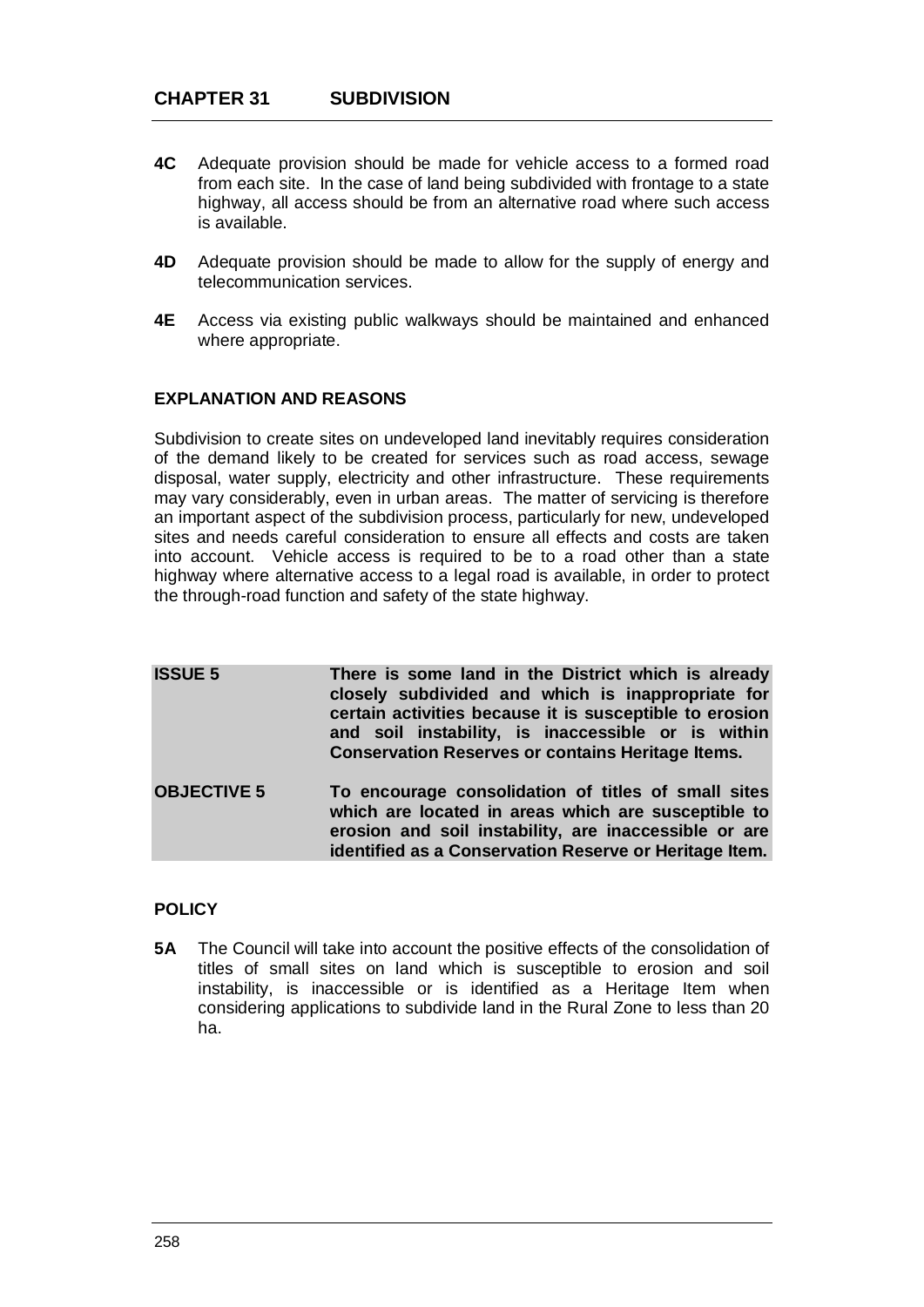## **EXPLANATION AND REASONS**

Inappropriate subdivision has taken place in the past in areas which are susceptible to erosion and soil instability, are inaccessible or are now identified as a Heritage Item. Such subdivision has the potential to result in adverse effects because of certain activities which are permitted in the Zone. The consolidation of titles of closely subdivided land in inappropriate areas will avoid the potential for adverse effects and will be taken into account by the Council when considering applications to subdivide land in the Rural Zone to less than 20 ha.

| <b>ISSUE 6</b>     | Subdivision and activities carried out adjacent to the<br>sea or other water bodies may compromise<br>conservation values or limit public access and use.                                   |
|--------------------|---------------------------------------------------------------------------------------------------------------------------------------------------------------------------------------------|
| <b>OBJECTIVE 6</b> | To contribute to the protection of conservation<br>values, public access and recreational use of rivers,<br>lakes and the coastal environment by creating<br>esplanade reserves and strips. |

## **POLICIES**

- **6A** Esplanade reserves or strips should be created where they will contribute to the protection of conservation values adjacent to the sea, rivers and lakes.
- **6B** Esplanade reserves or strips should also be created where they will enable public access and appropriate recreational use along the sea, rivers and lakes.
- **6C** Esplanade reserves or strips should not be created within the Lyttelton Port Zone for reasons of public safety and for the reasons of security of cargo and port operations.

# **EXPLANATION AND REASONS**

Under the Resource Management Act, conditions on which a subdivision consent can be granted may include the provision of an esplanade reserve or strip along the edge of rivers and lakes or the coastal environment. The purpose of esplanade reserves or strips is to maintain and enhance the conservation values and public access associated with the sea, rivers and lakes. The objective and policies intend to ensure that public access and recreational use of the coast, rivers and lakes is maintained and enhanced, provided they are compatible with conservation values.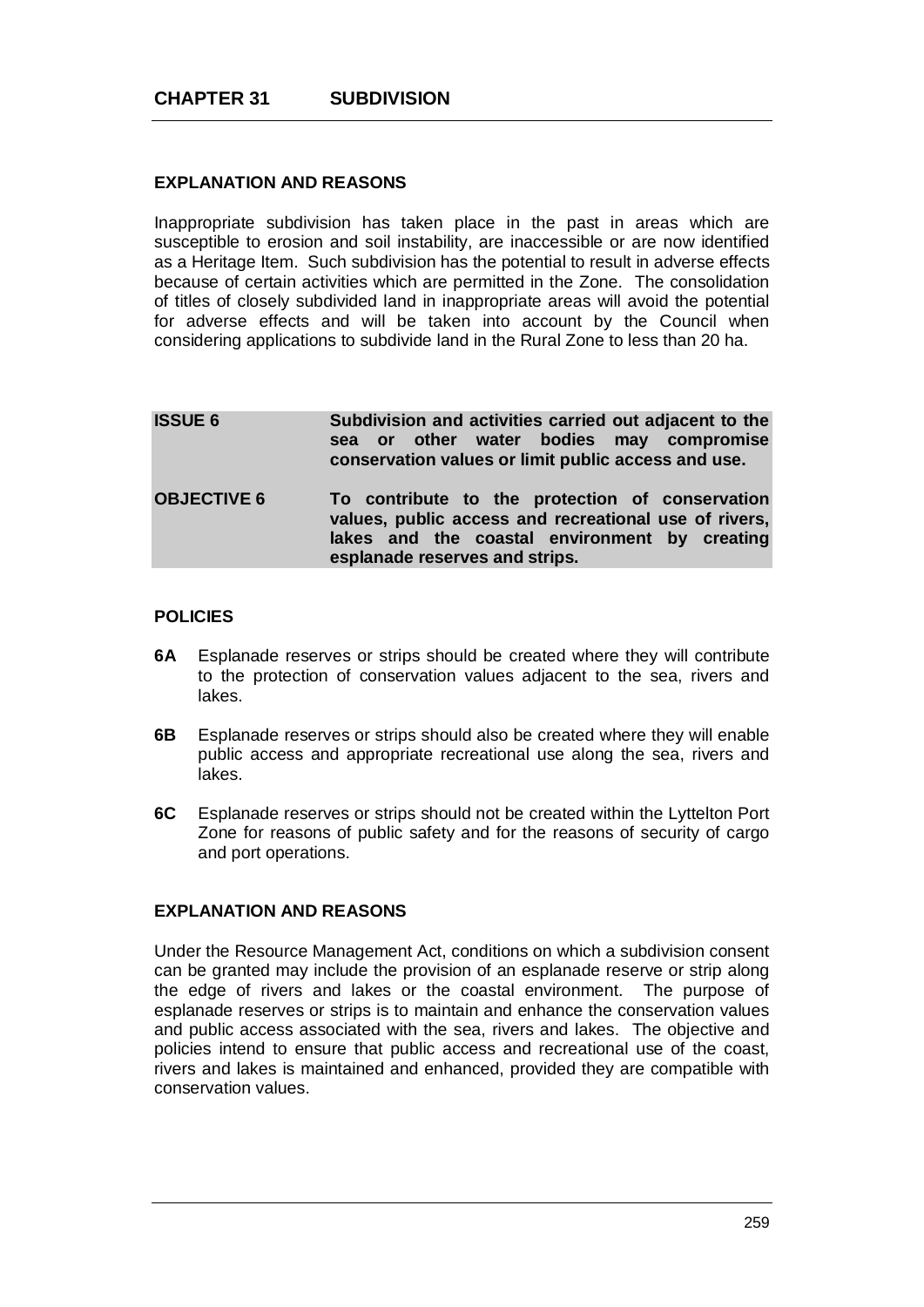| <b>ISSUE 7</b>     | Subdivision may be able to assist in securing<br>protection or preservation of significant indigenous<br>vegetation or sites of natural, scientific or cultural<br>significance.                          |
|--------------------|-----------------------------------------------------------------------------------------------------------------------------------------------------------------------------------------------------------|
| <b>OBJECTIVE 7</b> | To encourage the protection or preservation of areas<br>of significant indigenous vegetation, outstanding<br>natural features or landscapes, or sites of natural,<br>scientific or cultural significance. |

### **POLICIES (Updated November 2010)**

- **7A** The Council is to consider the potential benefits arising out of subdivisions for a separate title for an area of significant indigenous vegetation, outstanding natural feature and landscapes, and coastal natural character landscapes, or sites of scientific or cultural significance the outcome of which is to permanently protect the site from further subdivision or development but which may also create the right to construct and occupy a dwelling either on the site or in another location.
- **7B** Where for any reason a dwelling is not sought or would not be appropriate on such a site, the Council through a resource consent process, is to consider creating a further site more suitable in environmental terms for the placement of a dwelling and transferring the development rights to construct and occupy a dwelling to that site, or alternatively, the granting of environmental merits.

### **EXPLANATION AND REASONS**

The prospect of financial gain to landowners willing to protect areas of significant indigenous vegetation or other areas worthy of protection is an effective incentive.

### **METHODS TO ACHIEVE OBJECTIVES AND POLICIES**

- Standards and terms for subdivision set out in the Plan.
- Education and advocacy initiating meetings to discuss land management J. issues with landowners and organisations (such as Federated Farmers, the Fish and Game Council, surveyors, foresters, LINZ and DOC).
- Support of Landcare groups and other community based environmental initiatives and organisations.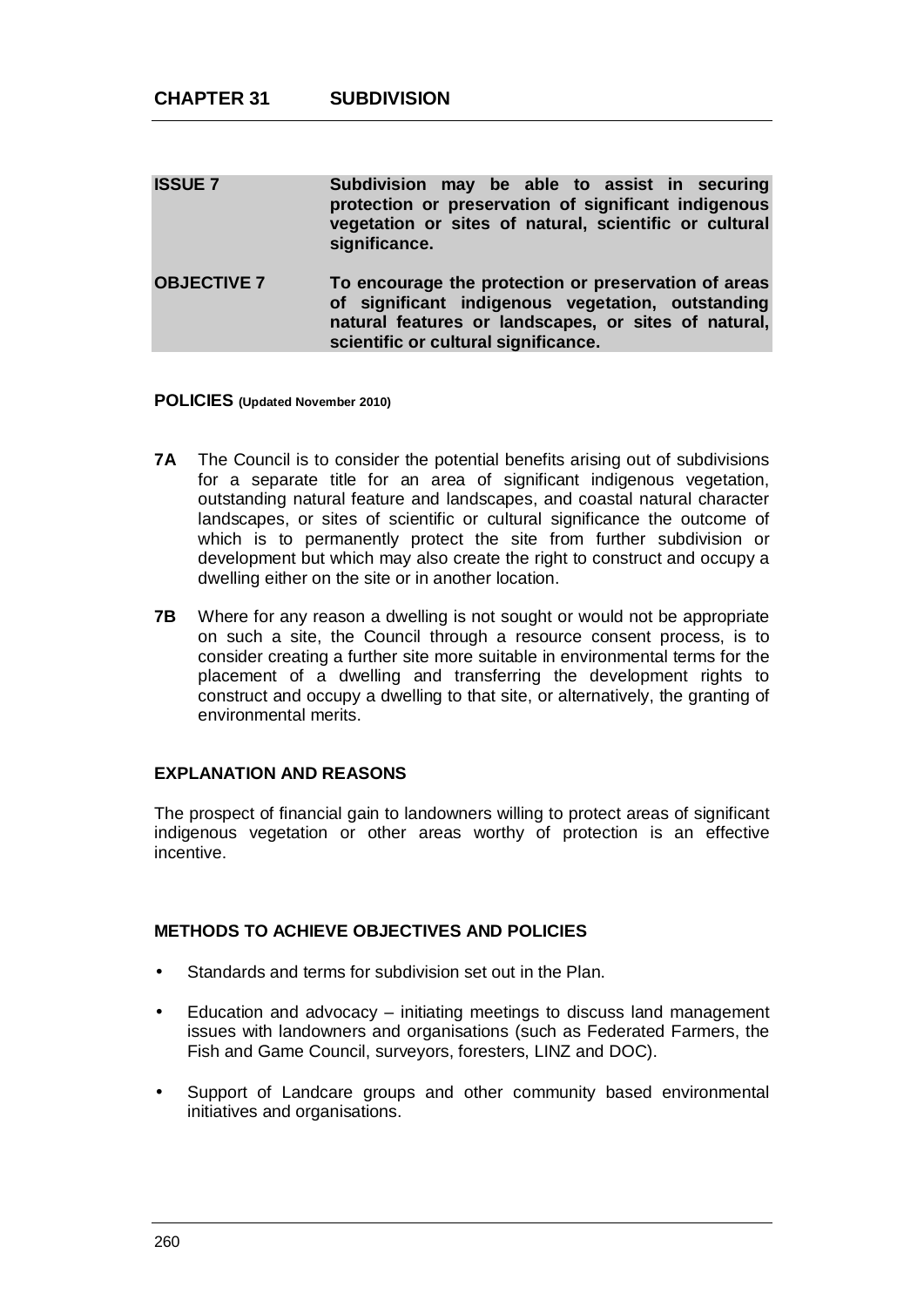- Summit Road (Canterbury) Protection Act.
- Council will consider the signposting of unformed legal roads in the District where this is appropriate.
- Development of a comprehensive schedule, in conjunction with landowners, the Department of Conservation and interest groups, identifying priority areas for access and marginal protection in the District.

#### **RULES (Updated November 2010)**

## **1. Controlled Activities**

- a) The creation of utility allotments (unstaffed) shall be a controlled activity. The Council reserves control for the purpose of assessment of the necessity for and/or standard of access of such allotments, and the necessity for esplanade reserves and esplanade strips, and any other matters listed in 1.1 below.
- b) The following subdivisions are controlled activities where they meet the standards and terms for controlled activities set out in Rule 2 (below):
	- The creation of esplanade reserves and esplanade strips (except in the Lyttelton Port Zone).
	- Boundary adjustments, provided that:
		- ú the smallest of any new sites created meets the controlled activity minimum site area standard; or
		- ú any new site created is no smaller than the smallest of any of the existing sites subject of the boundary adjustment.
	- The subdivision of a building, provided that the building lawfully exists, complies with the Building Code, and either complies with the rules of the Plan or has obtained a resource consent for any non-compliance with the rules.
	- The subdivision of any existing site to create a new site or sites for the purpose of a reserve or wholly containing land identified in the Planning maps as a Conservation Reserves or Heritage Item, provided that:
		- ú the balance lot meets the minimum site area standard for the Zone; and
		- ú an instrument is registered on the title of the permitted site which protects the Conservation Reserves or Heritage Item in perpetuity.
		- The creation of a new site by subdivision from a parent title within any area shown on the Planning Maps as a Rural Amenity Landscape where:
			- ú the new site which will be contained in a separate certificate of title is no less than 1ha in area and is for the purpose of erecting a dwelling and;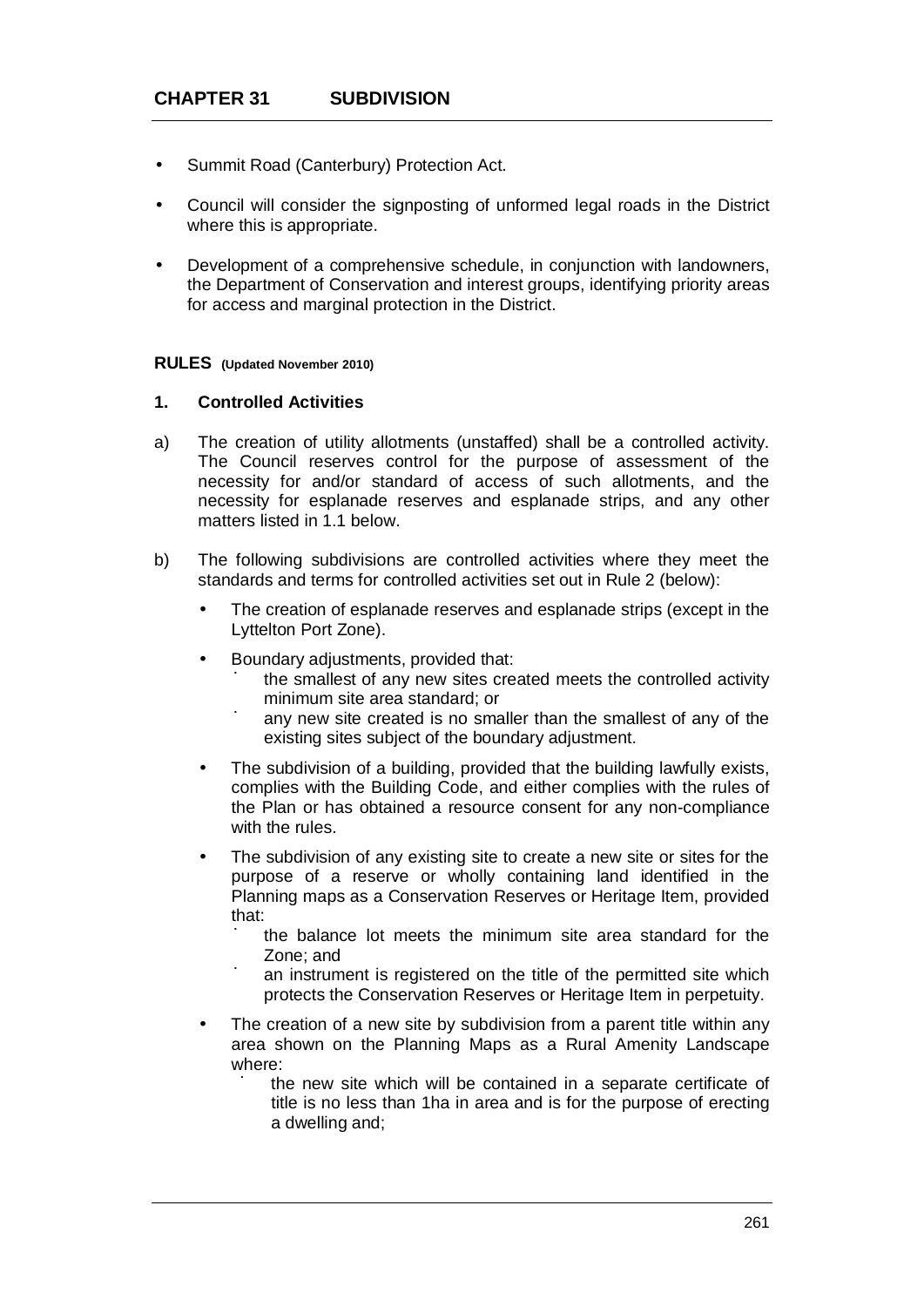- ú a balance area of the parent title which is legally defined and which in combination with the new site achieves a minimum area of 40ha and;
- ú both the new site and the balance area of the parent title are subject to covenants preventing the erection of any further dwellings on the total land area of the parent title in perpetuity.
- The creation of a new site not located in Low-Moderate or Moderate-High instability area natural hazards, Coastal Natural Character or Outstanding Natural Landscapes, with a minimum net site area as set out in the following table: **(Updated November 2010)**

| Zone                                                       | <b>Minimum Net Site Area</b> | <b>Minimum Average Net Site</b><br>Area |
|------------------------------------------------------------|------------------------------|-----------------------------------------|
| Rural - Rural Amenity                                      | 40 ha unless a site is       |                                         |
| Landscape                                                  | located entirely above       |                                         |
|                                                            | the 160m contour line in     |                                         |
|                                                            | which case the minimum       |                                         |
|                                                            | site area is 100ha           |                                         |
| Residential                                                | 400m <sup>2</sup>            |                                         |
| <b>Residential Diamond Harbour</b><br>Density Overlay Area | 600m <sup>2</sup>            |                                         |
| <b>Residential Conservation</b><br>(Lyttelton)             | 250 <sup>2</sup>             |                                         |
| <b>Residential Conservation</b>                            | 400m <sup>2</sup>            |                                         |
| (Akaroa)                                                   |                              |                                         |
| <b>Boat Harbour</b>                                        | No minimum                   |                                         |
| <b>Town Centre</b>                                         | No minimum                   |                                         |
| Papakaianga                                                | 800m <sup>2</sup>            |                                         |
| <b>Small Settlements</b>                                   | $1000m^2$                    |                                         |
| Small Settlement Zone at<br>Governors Bay                  | 1000m <sup>2</sup>           | 1200m <sup>2</sup>                      |
| <b>Small Settlement Zone</b>                               | 1500m <sup>2</sup>           | There is no minimum average             |
| (Takamatua CDA only)                                       |                              | lot net site area, however, a           |
|                                                            |                              | maximum number of lots to be            |
|                                                            |                              | created is 25 (excluding                |
|                                                            |                              | incidental lots as are required         |
|                                                            |                              | to be set aside for reserves,           |
|                                                            |                              | roads or for services catering          |
|                                                            |                              | for the entire subdivision such         |
|                                                            |                              | as telephone or water tanks)            |
| Akaroa Hill Slopes                                         | 5000 $m2$                    |                                         |
| Industrial                                                 | No minimum                   |                                         |

- Notwithstanding the above, minimum net site areas shall not apply to sites created to establish facilities for network utility operators.
- 1.1 Matters Over Which Control may be Exercised **(Updated: 2 July 2011)**

In considering an application for a controlled activity the Council may exercise control over the following matters:

**Access –** the location and construction of any vehicle accessways, access lots or access strips in relation to natural hazards,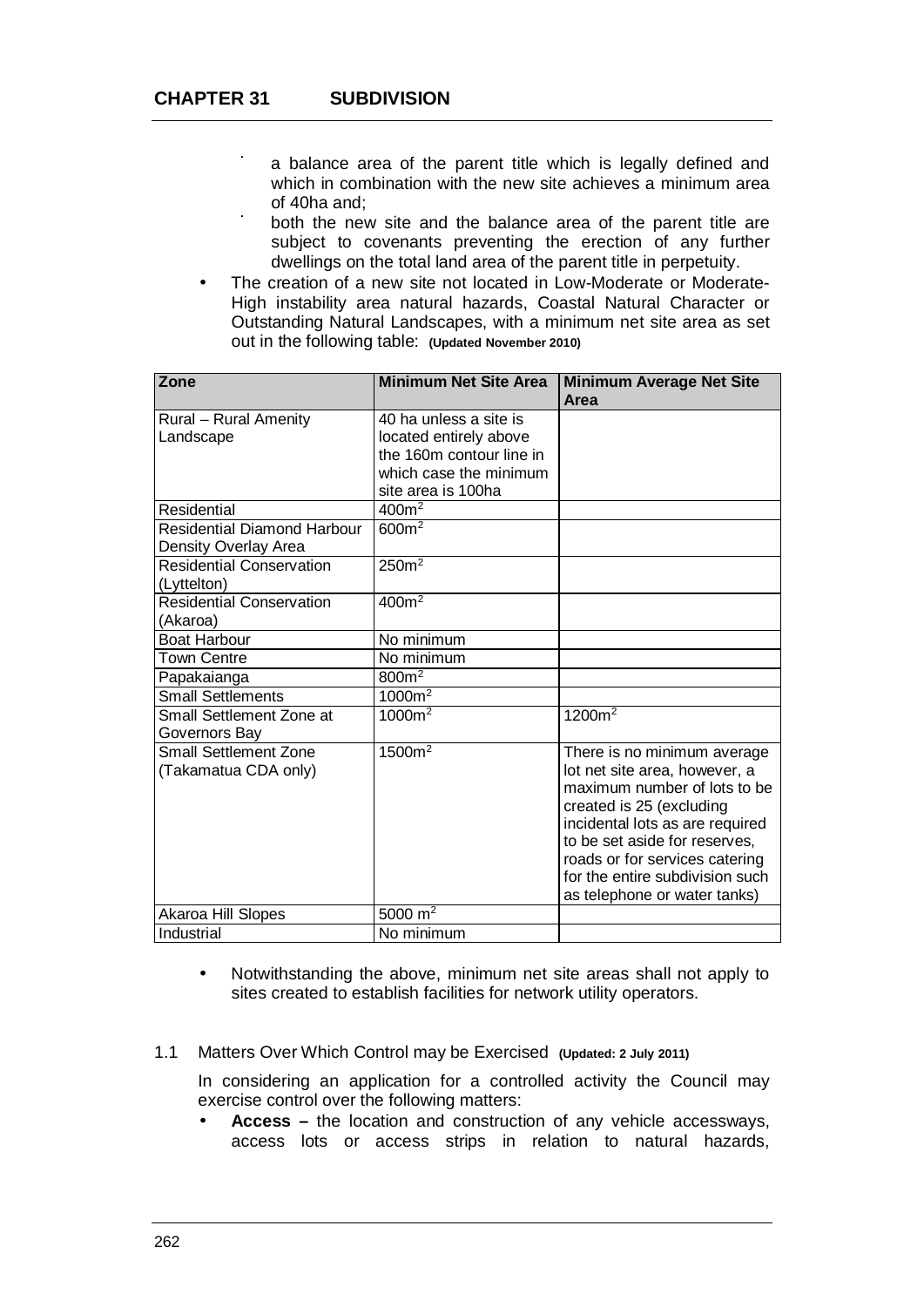topographical features such as ridgelines, valleys, watercourses, watersheds, and areas of indigenous vegetation.

- **Sewage –** the design and construction of any reticulated or on-site effluent disposal system, including the capacity, type of system, location and method of disposal.
- **Stormwater –** the design and construction of any stormwater disposal system, including the type of system, location and method of disposal.
- **Shape, size and orientation of sites –** the location of sites and boundaries in relation to natural hazards, existing buildings, topographical features such as ridgelines, valleys, watercourses, watersheds, and areas of indigenous vegetation.
- **Building platforms –** the location of building platforms identified on sites in relation to areas of indigenous vegetation, ridgelines, existing development and other features in the landscape. Where no building platform is indicated or where it is determined by the Council that there is no appropriate building platform available on a site then a consent notice may be issued which precludes the erection of a building on that site.
- **Walkways –** the location of walkways, including linkages between other areas, other walkways and public open spaces.
- **Landscaping –** the location of tree planting and landscaping.
- **Water –** the ability to provide a sufficient supply of potable water.
- **Archaeological sites –** the development and layout of the subdivision should seek to avoid the modification, damage or destruction of archaeological sites. If a site is permanently protected by an easement or similar mechanism, consideration of this shall be given by Council of this in assessing any financial contribution involving reserves applying to the subdivision.

## 1.2 Assessment of Applications

In assessing any application for a controlled activity the Council will have particular regard to the objectives and policies for Subdivision and any other relevant objectives and policies of the Plan.

## **2. Standards and Terms for Controlled Activities**

These standards and terms apply only to controlled activities listed in Rule 1(b).

2.1 Density **(Updated November 2010)**

No subdivision shall be permitted which results in a density of dwellings on any site that exceeds the density of dwellings allowed by the conditions and standards for permitted and controlled activities in the relevant Zone.

With respect to subdivision within any area shown on the Planning Map as a Rural Amenity Landscape, any building platform for a dwelling must be located on that area of the site, either above or below the 160m contour line, which will comply with the site density standard.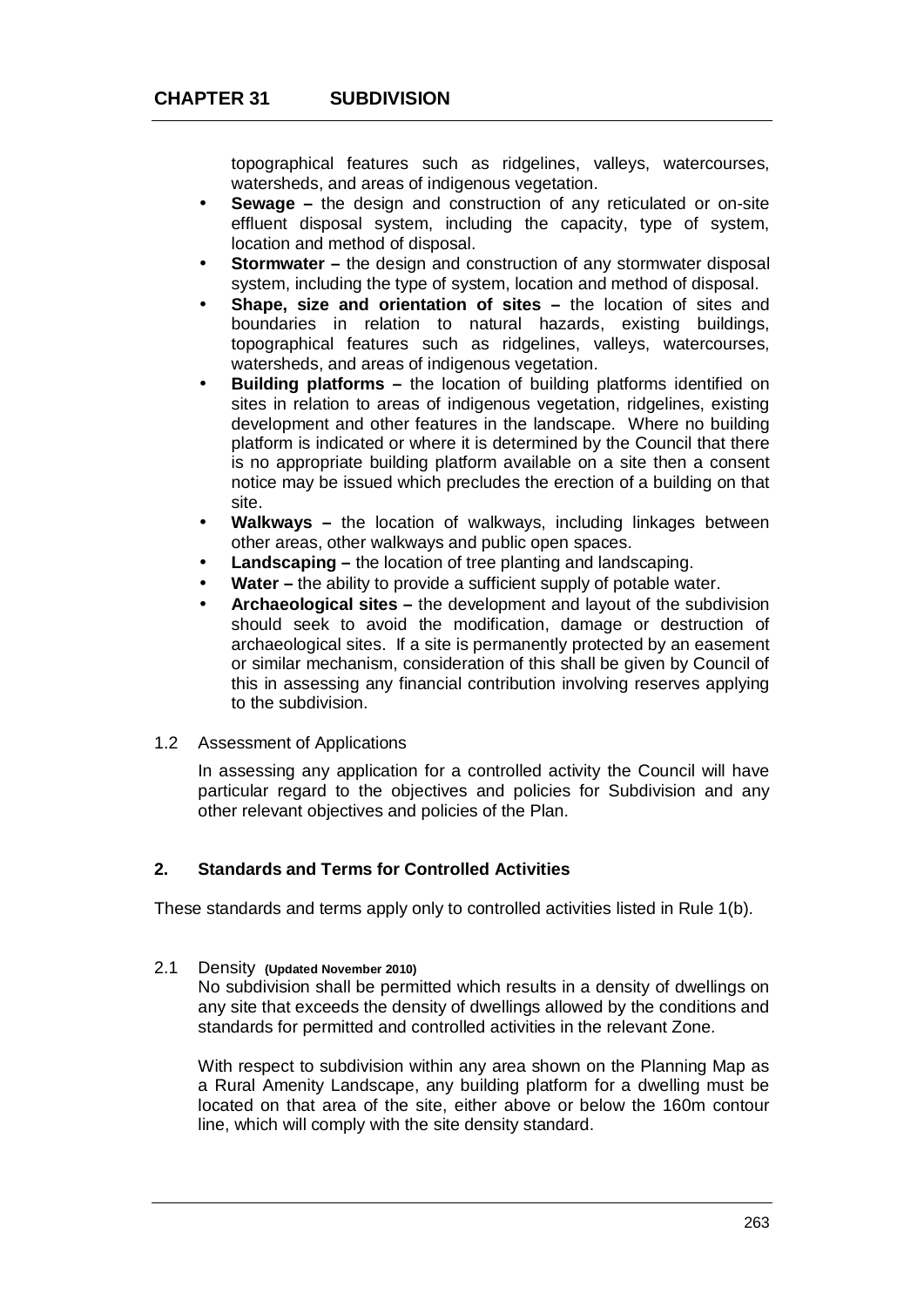## 2.2 Access

All sites shall have legal access which is able to accommodate a driveway to a formed road. Where land to be subdivided with frontage to a state highway has practical legal access to an alternative road there shall be no access to the state highway. In the event of multiple site subdivision where parking is provided as a common facility, that parking area shall have legal access to a formed road.

## 2.3 Staging of Subdivision

A subdivision may be completed in stages, provided that each stage meets all of the conditions of approval appropriate to that stage, and that the balance of the site remaining after the completion of each stage is a site which complies with the provisions of the Plan.

## 2.4 Esplanade Reserves

The subdivision of sites adjoining the coast or rivers and lakes shall comply with the esplanade requirements of the Plan.

## 2.5 Financial Contributions **(Updated: 2 July 2011)**

The creation of new sites by subdivision shall comply with the terms for financial contributions involving reserves in Chapter 32 of the Plan.

## 2.6 Servicing

A subdivision may only be undertaken in the Residential Zone if connections to a Council-approved stormwater disposal system, effluent disposal system and a potable water supply are provided to each new allotment. All work associated with connections to these systems must be carried out in accordance with the Banks Peninsula District Council's Code of Urban Subdivision.

## 2.7 Takamatua and Robinsons Bay Comprehensive Development Area

Within the Takamatua Comprehensive Development Area and Robinsons Bay Comprehensive Development Area any application for subdivision shall be consistent with the respective Comprehensive Development Plan in Appendix XVII. Any subdivision that is inconsistent with the respective Plan shall be a non-complying activity.

#### 2.8 New Roads

All new roads shall be laid out, constructed and vested in accordance with the standards set out below and in Table 1.

- Residential street gradients shall not be steeper than 12.5% measured on the inside kerb alignment. The absolute maximum longitudinal gradient shall be 16.6% on short straight sections of carriageway only.
- Horizontal curves in 50km/hr zones may be circular, with a minimum centreline radius of 80m for all industrial streets and for urban collector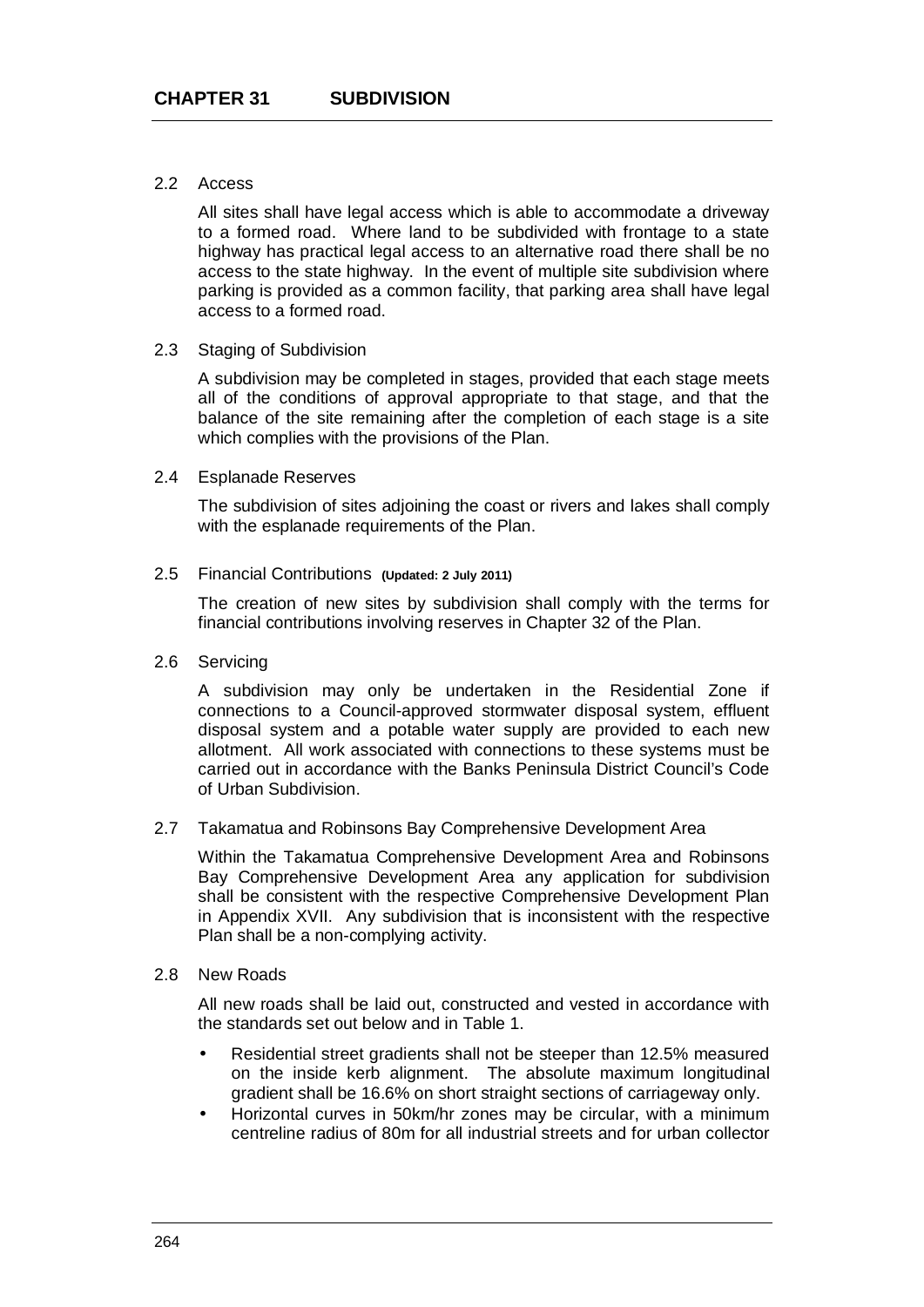streets. For local urban streets the inside kerb radius may be reduced progressively to a minimum of 15m as the traffic volume decreases.

 All new roads vested upon subdivision of land shall be given distinctive names, along similar themes as existing road names in the area, not already in use within the District of Banks Peninsula.

All names shall be approved by Council. Where any new road or road extension is formed or is to be vested in the Council or a named access is provided, the developer shall pay to the Council a financial contribution for the manufacture and erection of all necessary name plates. This financial contribution shall be made up of all direct costs incurred by Council plus a 10% administration fee. All name plates shall be as per Council's standard for the area.

| Road<br>classification | <b>Typical total</b><br>equivalent car<br>movements per<br>day (ecm/d) | <b>Minimum road</b><br>reserve widths<br>(metres) | <b>Minimum</b><br>carriageway<br>widths<br>(metres) | <b>Foot-paths</b><br>required |
|------------------------|------------------------------------------------------------------------|---------------------------------------------------|-----------------------------------------------------|-------------------------------|
| Local - Rural          | $25$                                                                   | 15                                                | 5                                                   | None                          |
| Local - Rural          | 25 to 200                                                              | 15                                                | 6                                                   | None                          |
| Collector - Rural      | >200                                                                   | 15                                                |                                                     | $\star$                       |
| Local - Urban          | < 250                                                                  | 12                                                | 6                                                   | One                           |
| Local - Urban          | >250                                                                   | 14                                                | 8                                                   | <b>One</b>                    |
| Collector - Urban      | >750                                                                   | 16                                                | 9                                                   | One/two*                      |

## **Table 1: Road Standards**

#### **Equivalent car movement** is defined as follows:

- 1 car to and from the property = 2 equivalent car movements.
- 1 truck to and from the property  $= 6$  equivalent car movements.
- 1 truck and trailer to and from the property  $= 10$  equivalent car movements.
- This measurement is based on an assumption that a single residential dwelling is deemed to generate a minimum of 8 equivalent car movements per day (ecm/d).
- Truck movements must occur at least 4 days per week to be classed as typical.
- \* Possibly required, and will be determined by Council on a case by case basis.

#### 2.9 Accessways

All new accessways (individual driveways and right of ways) shall be laid out and constructed in accordance with the standards set out below and in Table 2.

 Access gradients shall not be steeper than 16.6% with an absolute maximum longitudinal gradient of 25% on short straight sections of sealed carriageway only. The first 10m of formed right of way off the carriageway shall have a maximum gradient of 10%.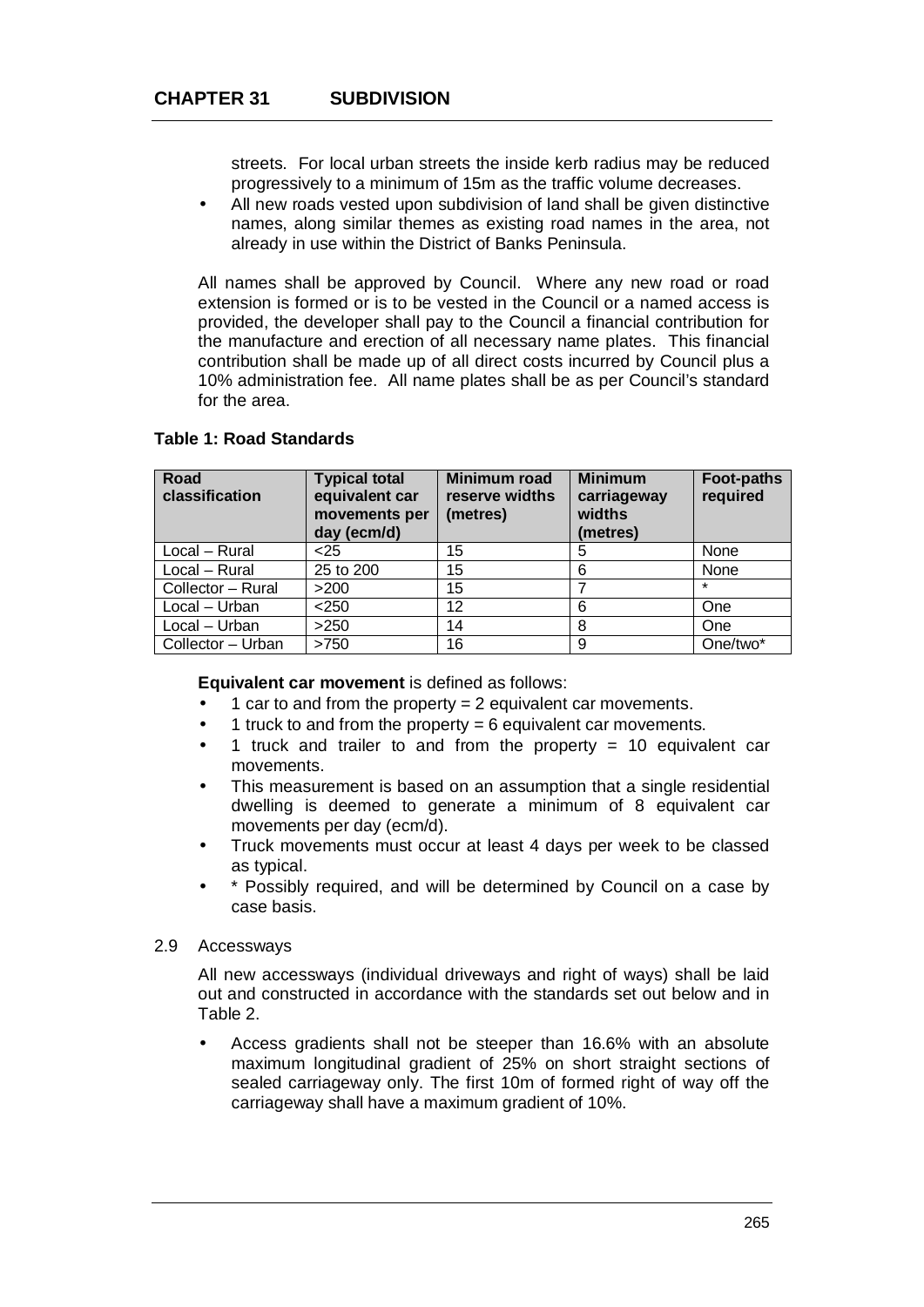- All accesses steeper than 10% or servicing 3 or more dwelling units must have turning areas available so vehicles do not have to back up or down accesses.
- All right of ways and individual driveways shall have a 'cut off drain' drained to an approved watercourse to prevent stormwater runoff crossing or entering the carriageway.
- Accesses shall only be named at the discretion of Council where there are insufficient legal road numbers available to allocate to the proposed allotments, or where the access serves 10 or more residential units. The name, name plate and costs shall be approved and charged as for new roads.

| <b>Activity</b> | Potential no.<br>of units | <b>Minimum legal</b><br>width (metres) | <b>Formed width</b><br>(metres) | <b>Sealed and</b><br>drained |
|-----------------|---------------------------|----------------------------------------|---------------------------------|------------------------------|
| Residential     | 1 to $3$                  | 3.0                                    | 2.7                             | $\star$                      |
| Residential     | $3$ to $6$                | $4.0**$                                | $3.5***$                        | Yes                          |
| Residential     | 6 to 12                   | $6.0**$                                | $5.0**$                         | Yes                          |
| Service lane    |                           | 6.0                                    | 4.0                             | Yes                          |

## **Table 2: Minimum Requirements for Access**

- \* Where the gradient exceeds 10% the access is to be sealed with a non-slip surfacing to enable access in wet or icy conditions and to prevent gravel and other detritus from being deposited onto the carriageway through vehicle movements.
- \*\* At the discretion of Council these may be increased (or passing bays included) where the accessway is longer than 50m or contains a horizontal curve(s).

#### 2.10 Port Influences Overlay Area **(Updated April 2007)**

- The subdivision of land or buildings shall not be within the Port Influences Overlay Area of the Residential zone or the Residential Conservation zone.
- The subdivision of buildings or land shall not be for the purpose of establishing a Port Noise Sensitive Activity within the Port Influences Overlay Area of the Town Centre, Industrial or Recreation Reserve Zones.

#### **3. Discretionary Activities – Rural Zone (Updated November 2010)**

- 3.1 The creation of a new site where:
	- The site is partly or wholly located within a Coastal Natural Character or Outstanding Natural Landscape as shown on the Planning Maps; and
	- There is a commitment that there shall be no dwellings established on that part of the new site located within the Coastal Natural Character or Outstanding Natural Landscapes which is further than 100m from an Existing Building Cluster. This commitment shall be implemented through a consent notice on the title.
	- The new site created consists of a minimum area of 4ha.
- 3.2 The creation of a new site within any area shown on the Planning Map as a Rural Amenity Landscape where the minimum net site area does not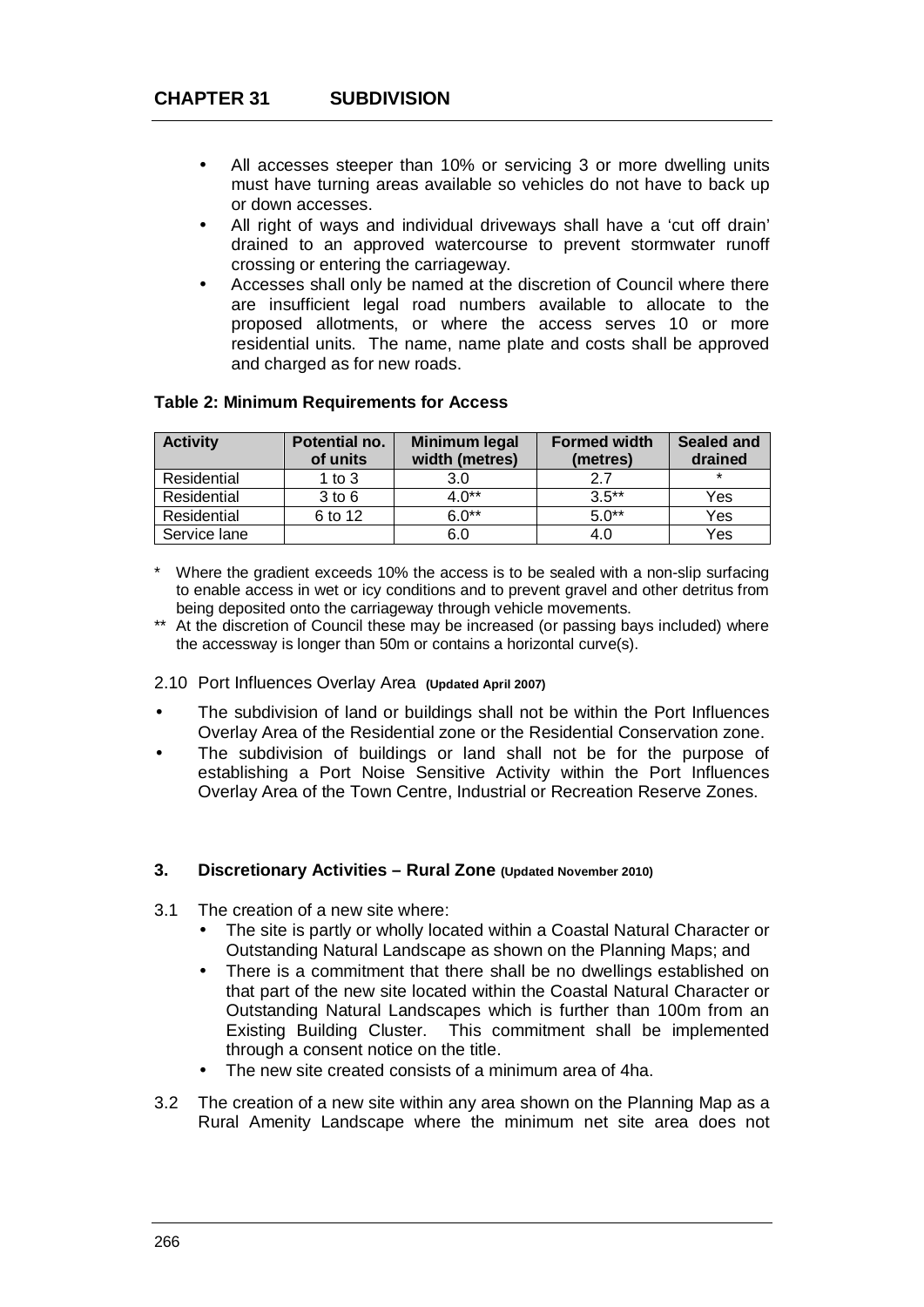comply with the minimum net site area in Rule 1b of this chapter but is at least 4ha.

- 3.3 The creation of a new site by subdivision from a parent title within any area shown on the Planning Maps as a Rural Amenity Landscape where:
	- The new site, which will be contained in a separate certificate of title, is no less than 1ha in area and is for the purpose of erecting a dwelling; and
	- A balance area of the parent title which is legally defined and which in combination with the new site achieves a minimum area of 4ha; and
	- Both the new site and the balance area of the parent title are subject to covenants preventing the erection of any further dwellings on the total land area of the parent title in perpetuity.
- 3.4 Assessment of Applications **(Updated: 2 July 2011)**

In assessing any application for discretionary activities in the Rural Zone, the Council will have regard to the following matters:

- **Archaeological sites –** the development and layout of the subdivision should seek to avoid the modification, damage or destruction of archaeological sites. If a site is permanently protected by an easement or similar mechanism, consideration shall be given by Council of this in assessing any financial contribution involving reserves applying to the subdivision.
- **Access –** the location and construction of any vehicle accessways, access lots or access strips in relation to natural hazards, topographical features such as ridgelines, valleys, watercourses, watersheds, and areas of indigenous vegetation.
- **Sewage –** the design and construction of any reticulated or on-site effluent disposal system, including the capacity, type of system, and location and method of disposal.
- **Stormwater –** the design and construction of any stormwater disposal system, including the type of system and location and method of disposal.
- **Shape, size and orientation of sites –** the location of sites and boundaries in relation to natural hazards, existing buildings, topographical features such as ridgelines, valleys, watercourses, watersheds, and areas of significant indigenous vegetation, outstanding natural features or landscapes, or sites of natural, scientific or cultural significance.
- **Building platforms –** the location of building platforms identified on sites in relation to areas of significant indigenous vegetation, outstanding natural features or landscape, sites of natural, scientific or cultural significance, ridgelines, existing development and other features in the landscape.
- **Amalgamation of titles –** the positive effects of the consolidation of an equivalent or greater number of titles of sites less than 4 ha where such sites are located on land which is susceptible to erosion and soil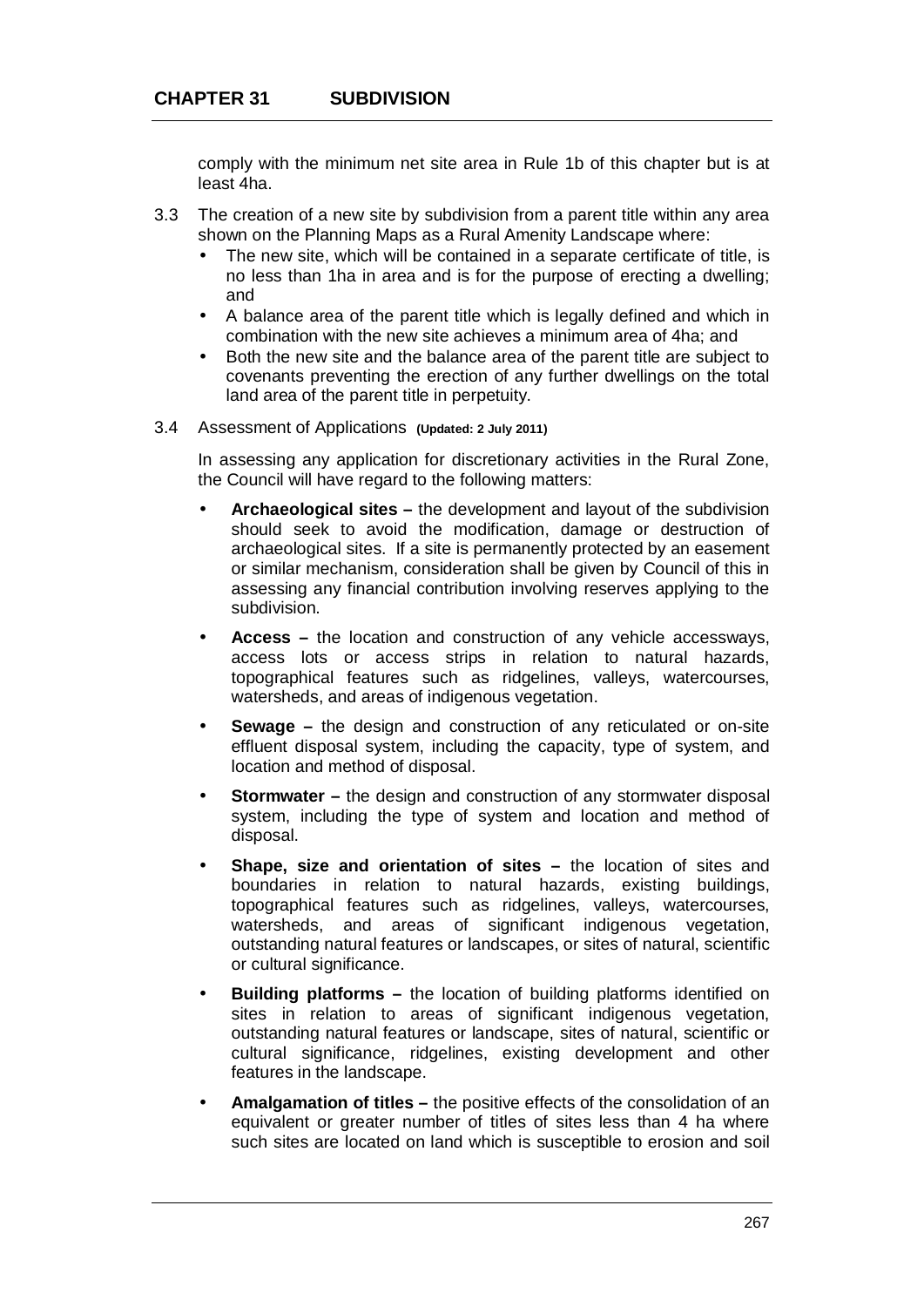instability, is inaccessible or is identified as a Conservation Reserves or Heritage Item or is within a Outstanding Natural Feature and Landscape Protection Area, and where it can be demonstrated by the applicant that such amalgamation will take place.

- **Water –** the ability to provide a sufficient supply of potable water.
- **Landscape –** the capacity of the landscape to absorb change having regard to existing geomorphological features and built development and landscape values of the area, including amenity values.
- **Environmental Merit**
	- any impacts on significant indigenous vegetation, outstanding natural features and landscape, coastal natural character landscapes, sites of natural, scientific or cultural significance, ecological corridors, and
		- ú whether there are any positive effects of the retention/protection of these areas on other areas closely related to the application site.
		- ú whether a sufficient area of land is to be provided around the area to ensure that any permitted, controlled, restricted discretionary, or discretionary activity which may take place adjacent to the area will not detract from the intrinsic qualities of the area.
		- ú whether the area is to be protected in perpetuity by an appropriate legal instrument such as a covenant or consent notice. Such an instrument would specify the means by which the area is to be protected from further subdivision or development.

## **4. Discretionary Activities – Rural-Residential Zone (Updated November 2010)**

4.1 Samarang Bay and Allandale Rural Residential Zones.

Any subdivision in either the Samarang Bay or the Allandale Rural Residential Zones is a discretionary activity and shall be in general accordance with the layout (and, in the case of Samarang Bay, conditions) shown on the respective concept plans in Appendix XVI.

### 4.2 Assessment of Applications **(Updated: 2 July 2011)**

In assessing any application in terms of Rule 4.2 in the Rural-Residential Zone the Council will have regard to, but shall not be limited by, the following matters:

- **Access –** the location and construction of any vehicle accessways, access lots or access strips in relation to natural hazards, topographical features such as ridgelines, valleys, watercourses, watersheds, and areas of indigenous vegetation.
- **Sewage –** the design and construction of any reticulated or on-site effluent disposal system, including the capacity, type of system, and location and method of disposal.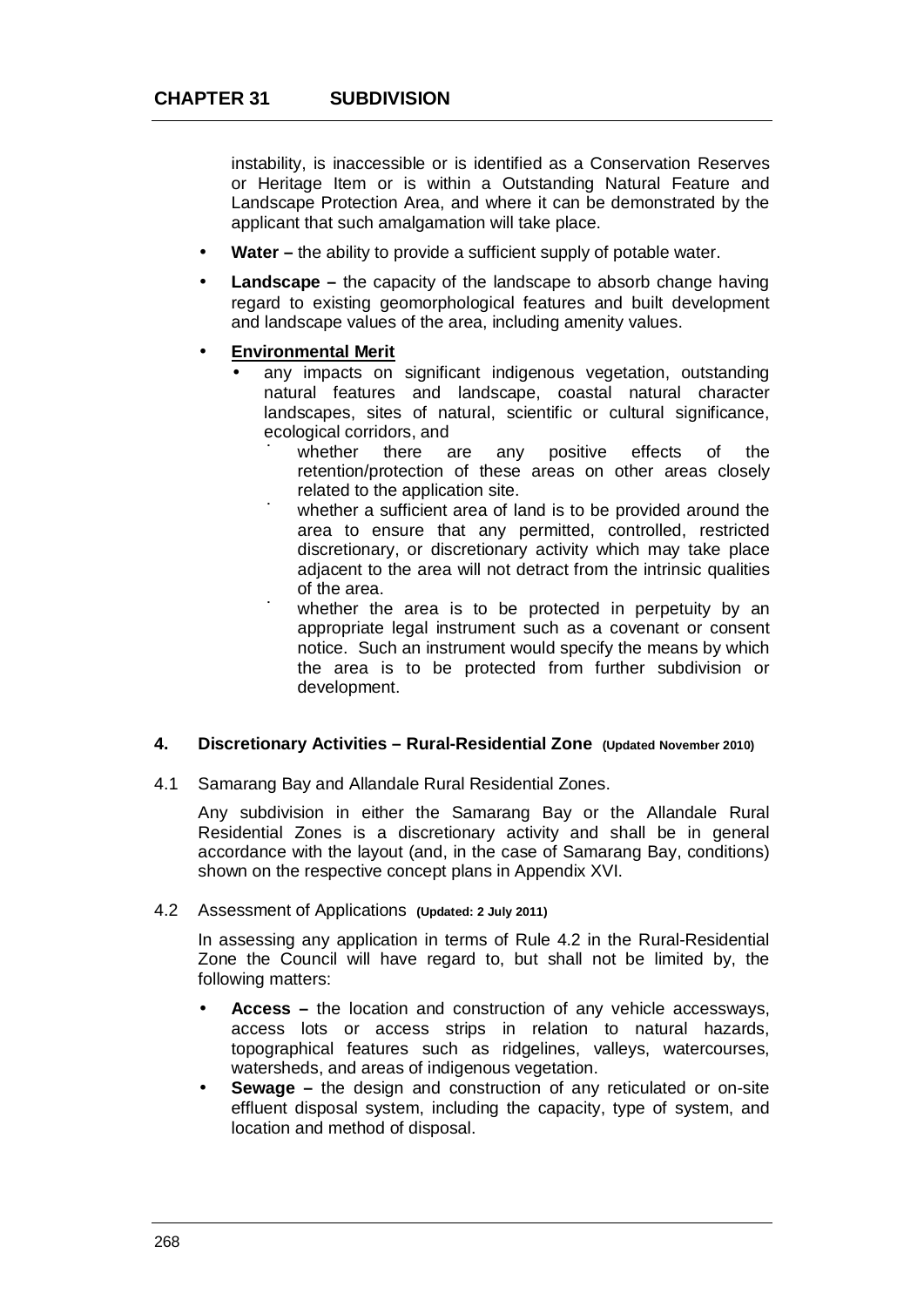- **Stormwater –** the design and construction of any stormwater disposal system, including the type of system and location and method of disposal.
- **Shape, size and orientation of sites –** the location of sites and boundaries in relation to natural hazards, existing buildings, topographical features such as ridgelines, valleys, watercourses, watersheds, and areas of indigenous vegetation.
- **Building platforms –** the location of building platforms identified on sites in relation to areas of indigenous vegetation, ridgelines, existing development and other features in the landscape. Where no building platform is indicated or where it is determined by the Council that there is no appropriate building platform available on a site then a consent notice may be issued which precludes the erection of a building on that site.
- **Water –** the ability to provide a sufficient supply of potable water.
- **Archaeological sites –** the development and layout of the subdivision shall seek to avoid the modification, damage or destruction of archaeological sites. If a site is permanently protected by an easement or similar mechanism, consideration shall be given by Council of this in assessing any financial contribution involving reserves applying to the subdivision.
- The degree to which significant environmental features on the site are capable of protection in perpetuity by an appropriate legal instrument such as a consent notice or covenant. Such instrument should specify the means by which the feature or features are to be protected from the effects of any land use activity.
- The degree to which a sufficient area of land is provided around any significant environmental feature to ensure that any permitted or controlled activity which may take place adjacent to the feature will not detract from the intrinsic qualities of the feature.
- The degree to which natural topography, drainage and other features of the natural environment determine site boundaries where that is practicable.

## 4.3 Particular Standards and Terms **(Updated: 2 July 2011)**

Any land on a site identified on the Planning maps as a Conservation Reserves, Outstanding Natural Features and Landscape Protection Area or Heritage Item shall be protected from development in perpetuity by a covenant, consent notice or similar legal instrument. The Council will take such protection into account when assessing any financial contribution involving reserves which applies to the subdivision.

#### **5. Discretionary Activities – Papakaianga Zone (Updated November 2010)**

5.1 The creation of a new site with a minimum net site area of less than 800  $m^2$ not located in a Low-Moderate or Moderate-High instability area natural hazard.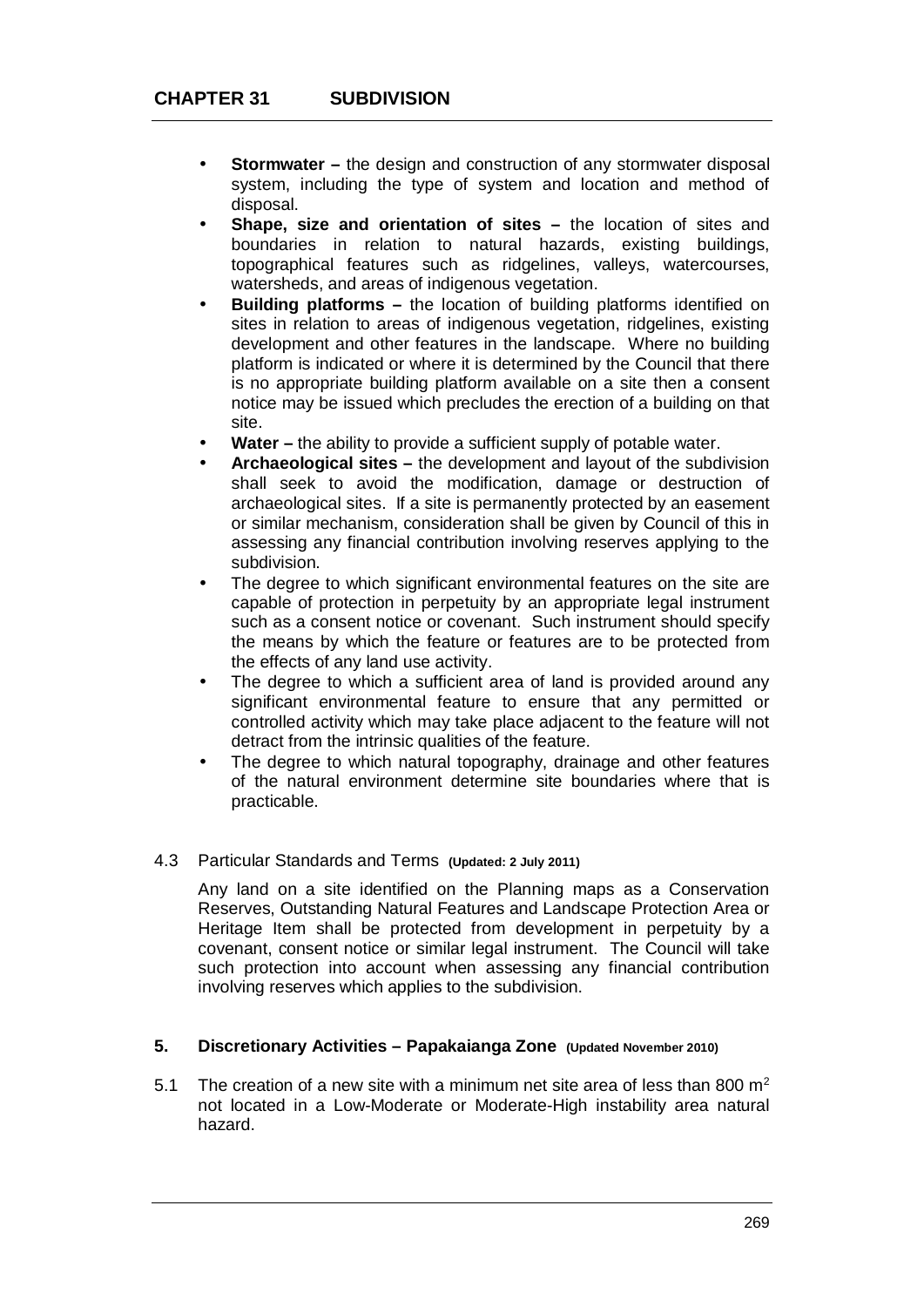#### 5.2 Assessment of Applications **(Updated: 2 July 2011)**

The Council will consider all relevant objectives and policies for Subdivision when assessing applications for discretionary activities. In addition, the standards and terms for controlled activities will be used as a guide.

**Archaeological sites –** the development and layout of the subdivision shall seek to avoid the modification, damage or destruction of archaeological sites. If a site is permanently protected by an easement or similar mechanism, consideration shall be given by Council of this in assessing any financial contribution involving reserves applying to the subdivision.

#### 5.3 Particular Standards and Terms **(Updated: 2 July 2011)**

- The subdivider shall be tangata whenua of the ancestral land and should provide evidence to the Council of such status, endorsed by the relevant runanga and shall provide the written approval of the relevant runanga for the subdivision.
- The site shall be capable of containing a permitted dwelling.
- The creation of new sites by subdivision shall comply with the terms for financial contributions in Chapter 32 of the Plan.

In addition, the Council will consider all relevant objectives and policies of the Papakaianga Zone.

#### **6. Discretionary Activities – Residential Zone (Updated November 2010)**

- 6.1 The creation of a new site with a minimum net site area of less than 400m².
- 6.2 The creation of a new site located in the Low-Moderate or Moderate-High instability area.
- 6.3 Assessment of Applications **(Updated: 2 July 2011)**

The Council will consider all relevant objectives and policies for Subdivision when assessing applications for discretionary activities. In addition, the standards and terms for controlled activities will be used as a guide.

- **Archaeological sites** the development and layout of the subdivision should seek to avoid the modification, damage or destruction of archaeological sites. If a site is permanently protected by an easement or similar mechanism, consideration shall be given by Council of this in assessing any financial contribution involving reserves applying to the subdivision.
- **Access** the location and construction of any vehicle accessways, access lots or access strips in relation to natural hazards, topographical features such as ridgelines, valleys, watercourses, watersheds, and areas of indigenous vegetation.
- 6.4 Particular Standards and Terms **(Updated: 2 July 2011)**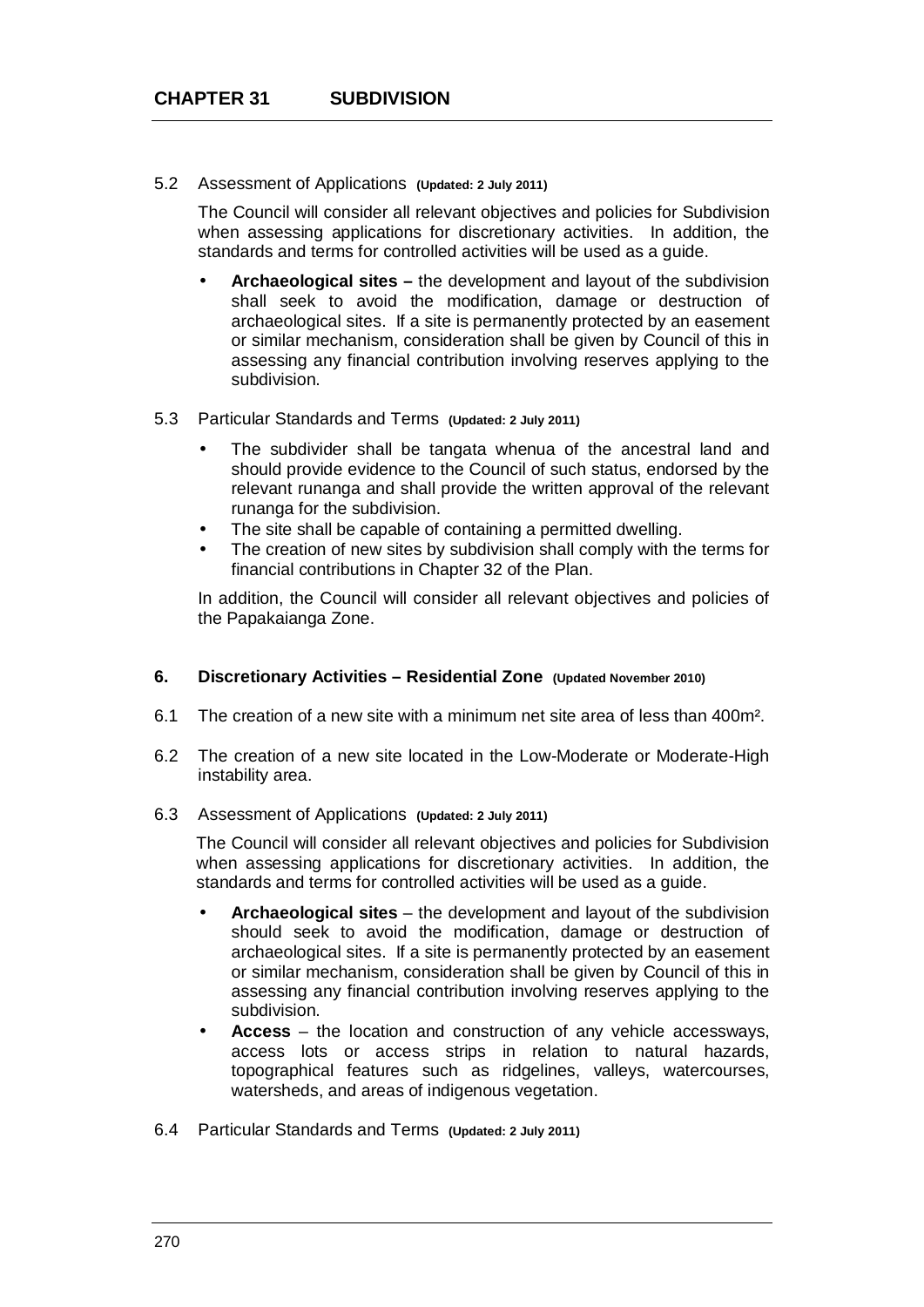- A subdivision consent shall be made in conjunction with a building consent for the same site.
- The "Conditions for Permitted Activities and Standards for Controlled Activities" set out in Rule 3 of the Residential Zone shall be met.
- The creation of new sties by subdivision shall comply with the terms for financial contributions in Chapter 32 of the Plan.
- The subdivision of land or buildings shall not be within the Port Influences Overlay Area of the Residential Zone. **(Updated April 2007)**

In addition, the Council will consider all relevant objectives and policies of the Residential Zone and the standards and terms for controlled activities.

#### **7. Discretionary Activities - Residential Conservation Zone within Lyttelton (Updated November 2010)**

- 7.1 The creation of a new site with a minimum net site area of less than 250  $m<sup>2</sup>$ not located in a Low-Moderate or Moderate-High instability area.
- 7.2 Assessment of Applications **(Updated: 2 July 2011)**

The Council will consider all relevant objectives and policies for Subdivision when assessing applications for discretionary activities. In addition, the standards and terms for controlled activities will be used as a guide.

- **Archaeological sites** the development and layout of the subdivision should seek to avoid the modification, damage or destruction of archaeological sites. If a site is permanently protected by an easement or similar mechanism, consideration shall be given by Council of this in assessing any financial contribution involving reserves applying to the subdivision.
- 7.3 Particular Standards and Terms: **(Updated: 2 July 2011)**
	- A subdivision consent shall be made in conjunction with a building consent for the same site.
	- The 'General standards for restricted discretionary activities' set out in Rule 5 of the Residential Conservation Zone shall be met.
	- The creation of new sites by subdivision shall comply with the terms for financial contributions in Chapter 32 of the Plan.
	- The subdivision of land or buildings shall not be within the Port Influences Overlay Area of the Residential Conservation Zone. **(Updated April 2007)**

In addition, the Council will consider all relevant objectives and policies of the Residential Conservation Zone.

#### **8. Discretionary Activities – Residential Conservation Zone within Akaroa (Updated November 2010)**

8.1 The creation of a new site with a minimum net site area of less than 400  $m^2$ not located in Low-Moderate or Moderate-High instability area.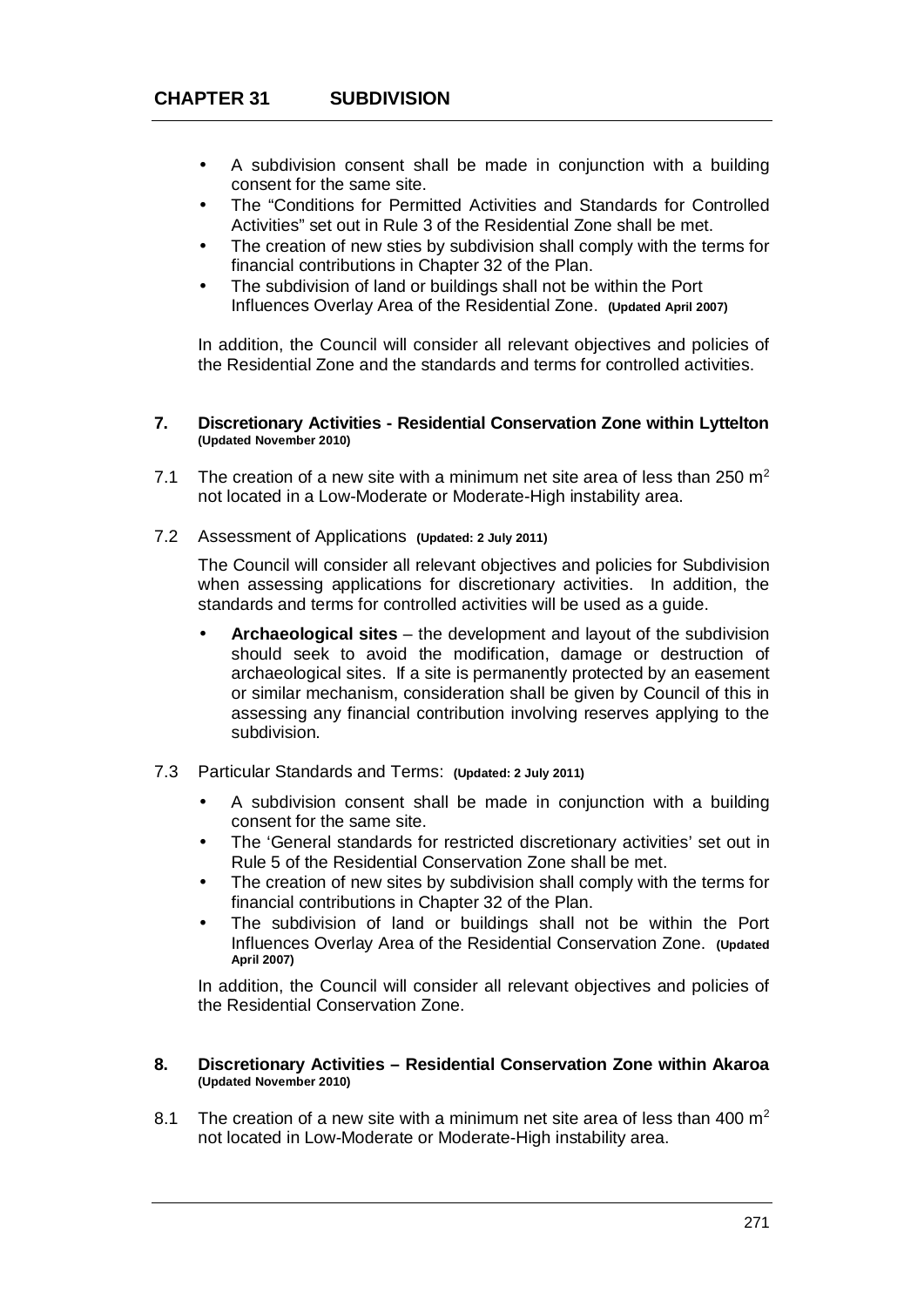#### 8.2 Assessment of Applications **(Updated: 2 July 2011)**

The Council will consider all relevant objectives and policies for Subdivision when assessing applications for discretionary activities. In addition, the standards and terms for controlled activities will be used as a guide.

**Archaeological sites –** the development and layout of the subdivision should seek to avoid the modification, damage or destruction of archaeological sites. If a site is permanently protected by an easement or similar mechanism, consideration shall be given by Council of this in assessing any financial contribution involving reserves applying to the subdivision.

#### 8.3 Particular Standards and Terms **(Updated: 2 July 2011)**

- A subdivision consent shall made in conjunction with a building consent for the same site.
- The 'General Standards for restricted discretionary activities' set out in Rule 5 of the Residential Conservation Zone shall be met.
- The creation of new sites shall comply with the terms for financial contribution in Chapter 32 of the Plan.

In addition, the Council will consider all relevant objectives and policies of the Residential Conservation Zone.

#### **9. Non-Complying Activities (Updated November 2010)**

- 9.1 The creation of a new site in which is partly or wholly within an area shown as Outstanding Natural or Coastal Natural Character Landscapes on the Planning Maps and where there is no consent notice proposed in accordance with rule 3.1 of this chapter.
- 9.2 The creation of a new site in any area shown as Rural Amenity Landscape on the Planning Maps with a minimum net site area that is less than 4ha except where provided or by Chapter 31, Rule  $1(b)$  5<sup>th</sup> bulletpoint or rule 3.3.
- 9.3 Any activity which does not comply with the general rules or with the rules for controlled activities or discretionary activities is a non-complying activity.
- 9.4 The subdivision of a building or land within the Port Influences Overlay Area of the Residential or Residential Conservation Zones, or the subdivision of a building or land for a Port Noise Sensitive Activity Port within the Influences Overlay Area of the Town Centre, Industrial or Recreation Reserve Zones. **(Updated April 2007)**
- **10. Reference to Other Standards (Updated November 2010)**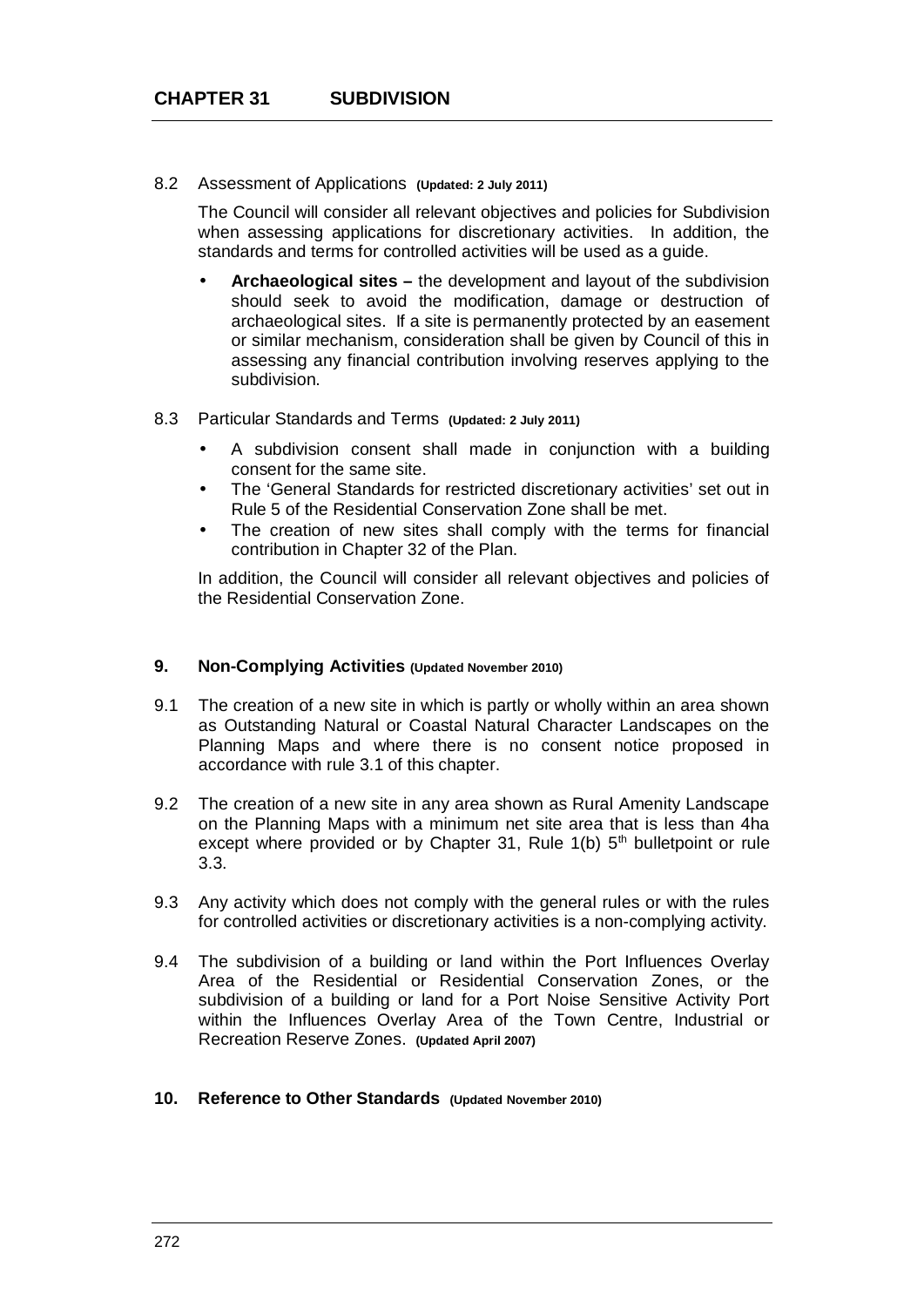All subdivisions are required to conform to with the Banks Peninsula District Council's Code of Urban Subdivision or successive standards.

### **11. Esplanade Reserves and Strips (Updated November 2010)**

11.1 Circumstances in which Esplanade Reserves or Esplanade Strips shall be created

An esplanade reserve or esplanade strip shall be required for any subdivision along the margins of Wairewa and Te Waihora.

- 11.2 Circumstances in which Esplanade Reserves or Esplanade Strips may be created
	- An esplanade reserve or esplanade strip may be required in regard to any land along the Mean High Water Spring Tide Mark of the sea or along the bank of any river which is the subject of an application for a resource consent under this Plan if one or more of the following criteria are met:
		- ú Special ecological or natural values would be protected or enhanced; or
		- ú An existing or proposed reserve would be enhanced; or
		- ú Appropriate access to an existing or potential future reserve or heritage feature or significant environmental feature would be provided or enhanced; or
		- ú Public recreational use of or access to the coast or river in a manner compatible with its conservation values would be provided or enhanced; or
		- ú Water quality or aquatic habitat value would be enhanced; or
		- ú The land is within a natural hazard area or where there is an identified risk from one or more natural hazards (such as coastal erosion); or
		- ú The formation of an esplanade reserve would complete or promote the marginal protection of a river or lake.
	- Such a requirement would be made as a condition of consent.
	- The creation of an esplanade reserve or esplanade strip as a condition of a land use consent, by way of a financial contribution, shall be in accordance with Chapter 32 of this Plan. **(Updated: 2 July 2011)**
- 11.3 Circumstances in which Esplanade Reserves or Esplanade Strips shall not be required
	- Esplanade reserves shall not be required on any site, which abuts the coastline between the seaward extremities of Rue Brittain and Rue Jolie at Akaroa.
	- An esplanade reserve shall not be required unless the reserve is adjacent to any road or any part of a road along the Mean High Water Spring Tide Mark of the sea, or along the bank of a river, or the margin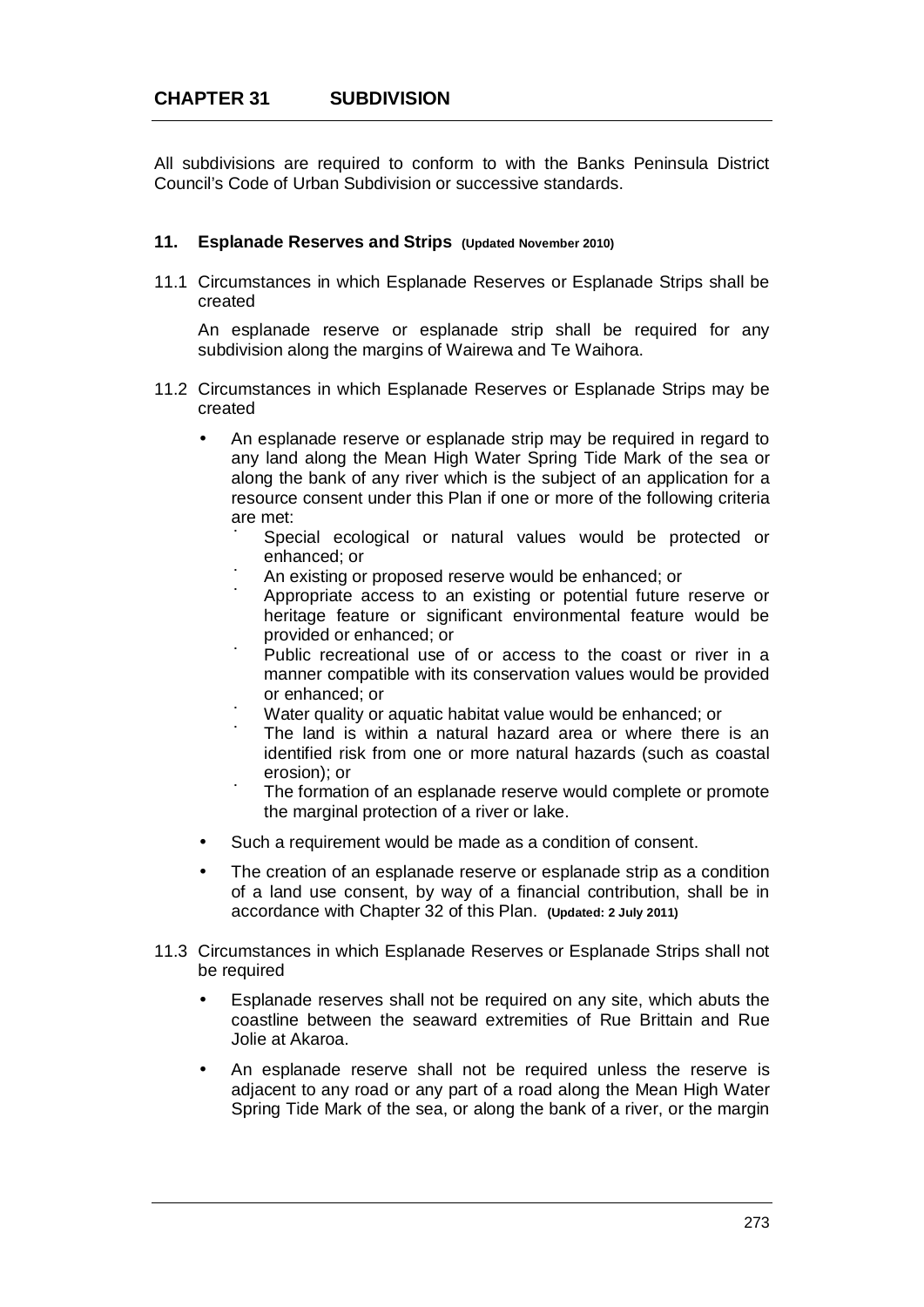of a lake is stopped, pursuant to section 345(3) of the Local Government Act 1974.

- An esplanade reserve shall not be required where public access restrictions are considered necessary to protect the stability or performance of flood control and other essential structures.
- An esplanade reserve shall not be required where public access restrictions are considered necessary to protect public safety.
- An esplanade reserve shall not be required where restrictions are considered necessary to avoid conflicts with activities of land-owners or occupiers.
- 11.4 Width of Esplanade Reserves and Esplanade Strips and circumstances in which the width may be varied
	- The width of an esplanade reserve or esplanade strip shall be 20 metres unless varied under Rule 12.4.
	- The width of an esplanade reserve or esplanade strip required under Rules 12.1 and 12.2 (above) may be varied in the following circumstances:
		- ú Special ecological or natural values warrant a wider or narrower esplanade strip or esplanade reserve; or
		- ú Topography, or the siting of any building or other feature, renders the 20 metre width inadequate or excessive in meeting the purposes for esplanade reserves or esplanade strips set out in section 229 of the Resource Management Act, in terms of the protection of conservation values, public access, natural hazard mitigation or public recreation; or
		- ú Access to an existing or potential future reserve or feature of public significance would be enhanced by the greater width; or
		- ú Suitable access to an existing or potential future reserve or feature of public significance can be provided by an esplanade strip of lesser width.
		- ú The protection of waahi tapu, mahinga kai and other taonga requires an esplanade reserve or esplanade strip of greater or lesser width than 20 metres; or
		- ú The protection or enhancement of water quality requires an esplanade reserve or esplanade strip of greater or lesser than 20 metres; or
		- ú The land is within a natural hazard area or where there is an identified risk from one or more natural hazards (such as coastal erosion); or
		- ú The costs of the provision and maintenance of a 20 metre wide esplanade reserve or esplanade strip are more than the potential public benefits of the purposes of esplanade reserves or strips; or
		- ú Where the creation of a 20 metre wide esplanade reserve or esplanade strip would create economic hardship or risks to public safety or the security of property; or
		- ú Where no additional sites are being created by the subdivision.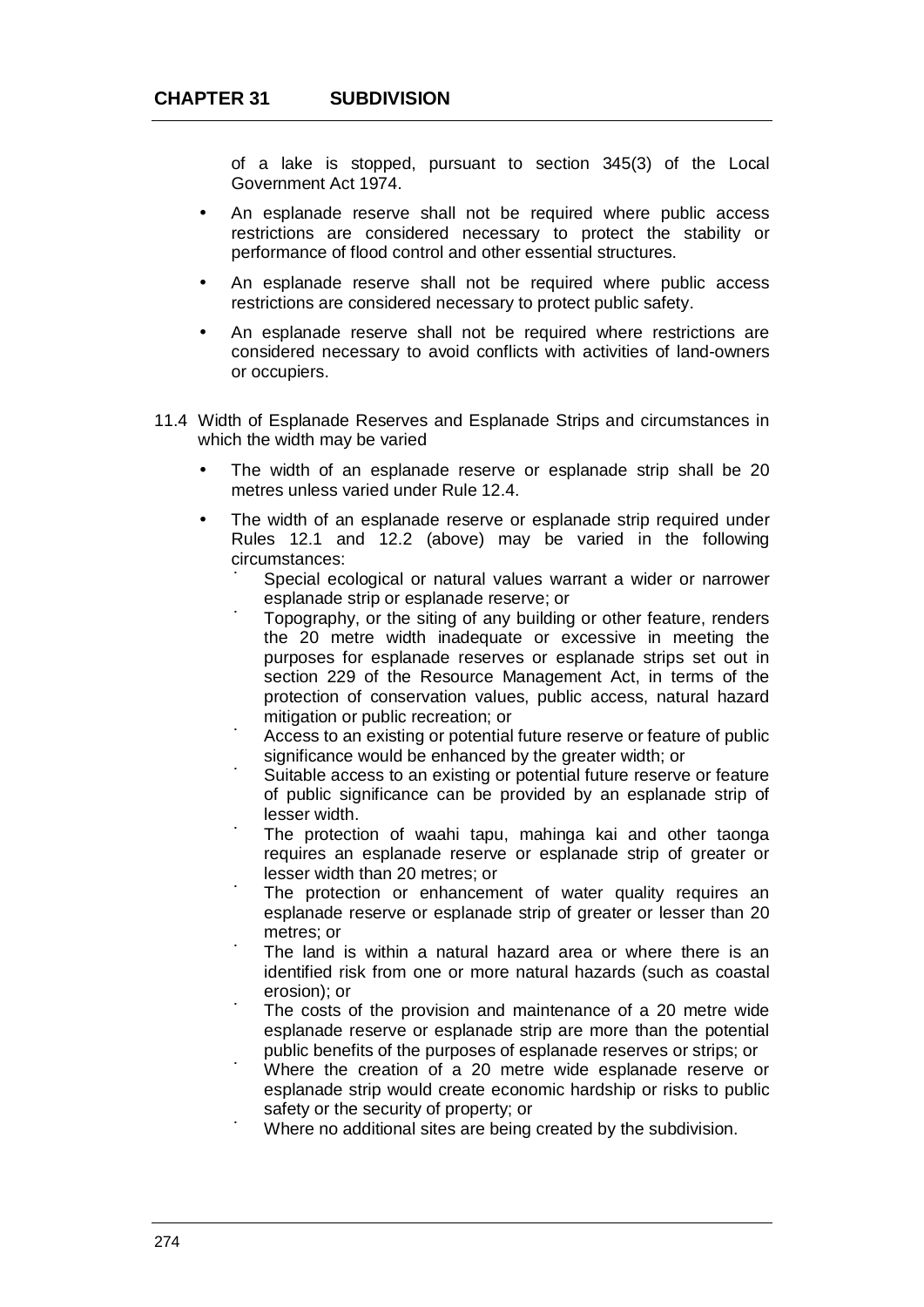- ú Where a site is being subdivided for the sole purpose of creating a utility allotment (unstaffed)
- Unless the application is for a non-complying activity, an application for a subdivision or land use consent which includes a proposal to reduce the width of, or waive an esplanade reserve or esplanade strip, shall be a discretionary activity.
- 11.5 Waiver of Requirement for an Esplanade Reserve or Esplanade Strip
	- The Council retains the discretion under section 230 of the Resource Management Act to waive a requirement for an esplanade reserve or esplanade strip if it is satisfied that there is:
		- ú adequate alternative public access; or
		- ú adequate means of protecting water quality and conservation values; or
		- ú adequate provision for public recreational use of the area of coast, river or lake in question.
		- ú where a site is being subdivided for the sole purpose of creating a utility allotment (unstaffed).
- 11.6 Circumstances in which an Access Strip may be Appropriate
	- The creation of an access strip may be appropriate where land being subdivided can provide enhanced public access (consistent with the relevant objectives and policies of the Plan) from a road or reserve to:
		- ú Wairewa and/or Te Waihora; or
		- ú A Conservation Reserves listed in Appendix XI; or
		- ú A Heritage Feature listed in Appendix XII; or
		- ú The road which encircles a large part of the coastline and Wairewa and Te Waihora; or
		- ú Any existing or proposed esplanade reserve or esplanade strip, pursuant to Section 237B of the Resource Management Act.
- 11.7 Vesting of Land within the Beds of Rivers and Lakes

Pursuant to section 237A(2) of the Resource Management Act, the Council reserves the discretion to waive the requirement to vest the bed of a river or lake in the Council where the Council is satisfied that the natural values, public access or public recreational values relating to that river or lake will not be adversely affected by the waiver or where there are exceptional circumstances, including whether the land on either side of a river is held under one title.

### **ANTICIPATED ENVIRONMENTAL RESULTS**

The following environmental results are anticipated from the implementation of the objectives and policies relating to Chapter 31, Subdivision:

 The maintenance of the open landscape qualities of the rural parts of the District.